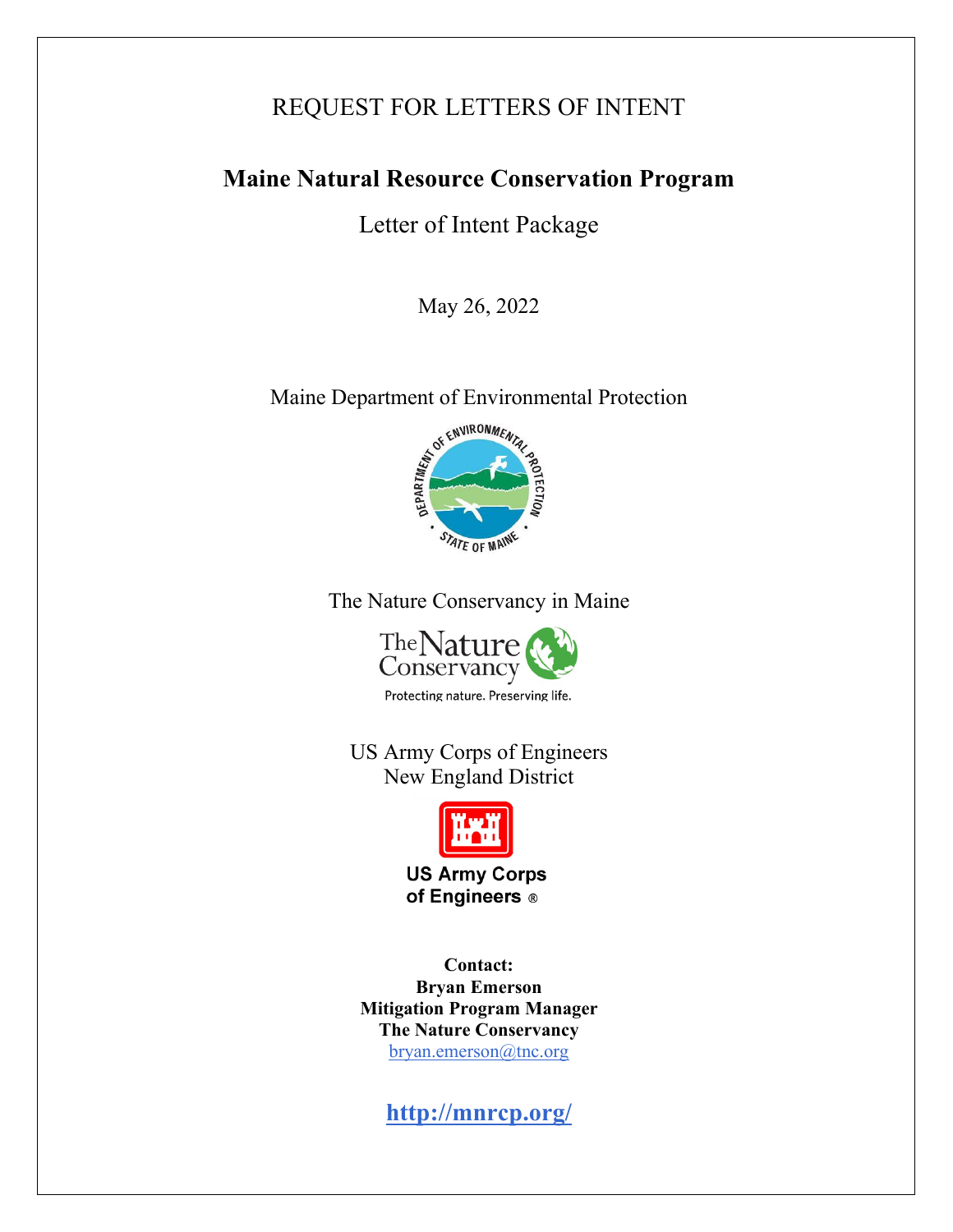# **Maine Natural Resource Conservation Program**

#### **Background**

The Maine Natural Resource Conservation Program (MNRCP) was created to help compensate for unavoidable impacts to protected aquatic resources in the State of Maine by funding the restoration, enhancement, preservation, and creation of similar resources to maintain ecological benefits. The program manages the allocation of funds collected through the State's [In-Lieu Fee](http://www.maine.gov/dep/blwq/docstand/nrpa/ILF_and_NRCP/ILF/index.htm)  [Compensation Program, a](http://www.maine.gov/dep/blwq/docstand/nrpa/ILF_and_NRCP/ILF/index.htm) voluntary program that allows entities impacting natural resources, primarily wetlands, to make a payment directly to the Maine Department of Environmental Protection (DEP) as an alternative to the traditional mitigation process. Fees collected by DEP are deposited into funds based on the biophysical regions in which the impacts occurred (see Appendix A for a map of regions and Appendix B for a listing of funds available in each region). These funds are administered by The Nature Conservancy in Maine (TNC). Public agencies, tribes, non-profit conservation organizations, and municipalities in Maine can then apply for funding, through a competitive process, to complete appropriate projects in these biophysical regions. Preference is given to projects that restore, enhance, preserve, or create resources that best match the natural resources and wetland functions and values that were impacted in that region. The focus of the program is to maximize the ecological benefits of compensatory mitigation. Projects benefiting habitat areas of statewide conservation significance, or other natural resource priority areas, are preferred.

#### **Application Process**

To be eligible to receive MNRCP funding, a project applicant must first submit a Letter of Intent. **All Letters of Intent must be submitted online at<http://mnrcp.org/>and all submissions must be received by 5:00 pm on Wednesday, June 29, 2022**. Detailed instructions are available online.

The Letter of Intent is comprised of:

- 1. An online Summary Form to outline the proposed project, including the location, budget, and a description of the proposed project; and
- 2. A map of the project location.

Letters of Intent are screened by staff from DEP, TNC, and the U.S. Army Corps of Engineers (Corps) to determine if the project meets MNRCP's core requirements to be eligible for MNRCP funds. If so, applicants will be invited to submit full proposals and will be notified by mid- to late-July, 2022. Full proposals will require more detailed information including preliminary designs, where applicable. For the complete timeline for the upcoming grant cycle, see Appendix D. A list of frequently asked questions is provided in Appendix E.

**NOTE**: MNRCP is in need of projects that address specific resources in certain regions, as shown below, in order to compensate for corresponding resource-specific impacts. Projects that address these resources may score and rank higher than other projects:

In the Southern Maine, Central Interior & Midcoast, and Downeast Maine regions, projects with a coastal wetland component are strongly encouraged. Projects may include those that restore, enhance, or preserve coastal wetland resources such as salt marshes, mud flats, eelgrass, or sub-tidal habitats. MNRCP is particularly interested in projects proposing eelgrass restoration or other sub-tidal habitat restoration.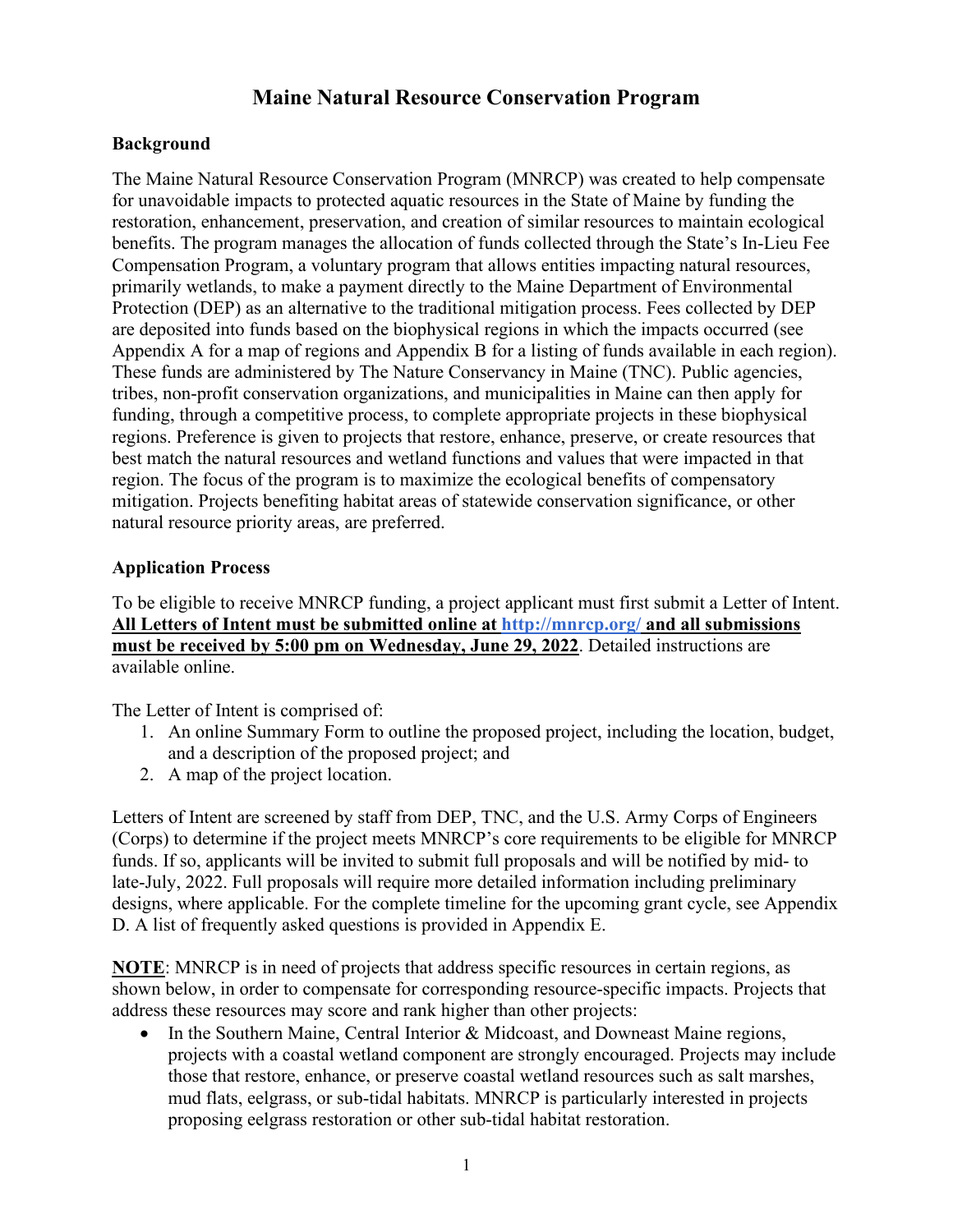• In the Central Interior & Midcoast and Central & Western Mountains regions, projects with known vernal pools and surrounding critical terrestrial habitat are encouraged.

#### **Full Proposal Review Process**

If a project meets the criteria to be eligible for MNRCP funds, the applicants are invited to submit full proposals. Full proposals will be due September 8, 2022. Full proposals are evaluated by a multi-agency Review Committee, chaired by DEP, that includes representatives from the Corps, Maine Department of Inland Fisheries and Wildlife (MDIFW), Maine Department of Marine Resources (MDMR), Maine Department of Transportation (MDOT), Maine Natural Areas Program (MNAP), U.S. Fish and Wildlife Service (USFWS), U.S. Environmental Protection Agency (USEPA), and Maine Audubon.

Full proposals that score well based on the MNRCP Review Criteria may be recommended for funding by the Review Committee to the Approval Committee, or Interagency Review Team, which makes final allocation decisions. The Approval Committee, co-chaired by DEP and the Corps, includes representatives from the Maine Department of Agriculture, Conservation and Forestry, MDIFW, MDMR, USFWS, USEPA, and the National Marine Fisheries Service (NMFS). TNC administers the review process and is responsible for ensuring that approved funds are awarded and that projects are executed after award. TNC does not vote as part of either committee on which proposals are considered or approved for funding. For more information, please visit<http://mnrcp.org/about/> or contact [bryan.emerson@tnc.org.](mailto:maineresources@tnc.org)

## **Special Considerations**

While MNRCP is designed to review and approve prospective projects through a process similar to other state and federal grant programs, *it remains a compensatory mitigation program that must comply with relevant state and federal regulations*. As such, there are several aspects of this program that should be considered fully before a potential applicant submits a Letter of Intent:

- **Restoration and enhancement projects are strongly encouraged** and will likely score and rank higher than preservation projects. MNRCP adheres to the mitigation hierarchy utilized by DEP and the Corps under their regulatory programs, in which mitigation projects are prioritized in the following order: restoration, enhancement, preservation, and creation. Preservation-only projects are eligible for MNRCP funding but must preserve aquatic resources that contribute significantly to the ecological sustainability of the watershed and must clearly show the potential threat of degradation to these resources without conservation. Sites that are mostly or all wetland need to pay especially close attention to these requirements as those sites are usually protected by current laws, and not considered under threat.
- **For restoration and enhancement projects, consultation with qualified professionals is recommended.** MNRCP recommends consultation with wetland consultants, engineers, or other qualified restoration practitioners to appropriately scope the feasibility of a project, to accurately estimate projects costs, and to design a successful restoration project. Note that the costs for professionals to assist with the project can be included in the MNRCP budget.
- **Invasive species management** to protect aquatic resources is eligible for MNRCP funding as part of a project's long-term management and stewardship costs. Projects requesting MNRCP funds for invasive species management as part of long-term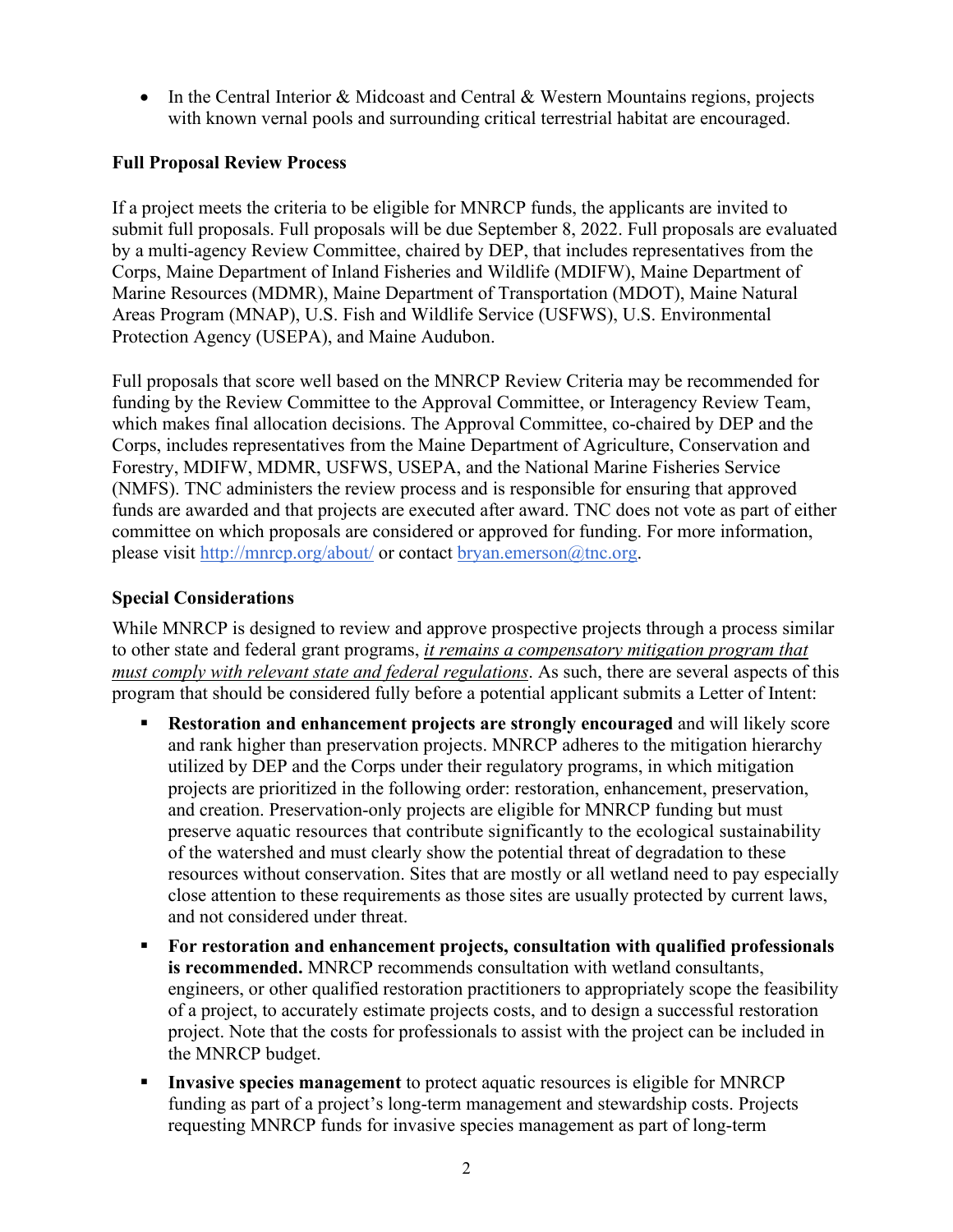management will be required to complete an invasive species control plan as part of their long-term management plan. However, please note that invasive species management is not considered as restoration or enhancement for MNRCP, and projects proposing no conservation activities other than invasive species management are not likely to be invited to submit a full proposal.

- **MNRCP-funded projects must be conserved in perpetuity**. Applicants awarded funds from MNRCP are required to sign a Project Agreement and to record a Notice of that agreement with the local land records office where the funded project takes place. For samples of these documents, see Appendix F. Note, for projects in marine or subtidal environments, long-term legal protection may not be possible. These projects are still encouraged to apply, but applicants are encouraged to contact MNRCP prior to submitting a Letter of Intent.
- **Timber harvesting is not prohibited on parcels funded by MNRCP; however, the inclusion of timber harvesting in a project proposal may affect the scoring and ranking of the proposal.** Federal mitigation policy prohibits MNRCP from generating mitigation credit for areas that may be subject to timber harvest. Therefore, the inclusion of timber harvesting in a proposal will reduce the potential credits that a proposed project may generate. For a project to be approved and funded by MNRCP with portions of the property available for timber harvest, several conditions must be met to provide protection of aquatic resources and their buffers. Refer to the MNRCP Property Use Guidelines document available at [http://mnrcp.org/about.](http://mnrcp.org/about)
- **Active property uses, including habitat management or recreational activities,** must not compromise the health or function of the natural resources that MNRCP is charged to protect. Projects that contemplate active habitat management, recreational activities, or other active property uses must comply with MNRCP requirements for protecting aquatic resources and riparian buffers. Applicants will be asked to describe any proposed activities as part of a full proposal, and indicate where they will occur on a map, so their compatibility can be evaluated as part of the review process. Active management generally is not allowed in aquatic resource areas and associated riparian buffers. Projects proposing less active management, or no active management, will generally be more competitive. Refer to the MNRCP Property Use Guidelines document available at [http://mnrcp.org/about.](http://mnrcp.org/about)
- **Conservation easements can be funded by MNRCP** but must prohibit any activities that would adversely affect the protected natural resources, and must provide third party enforcement rights for DEP and the right of entry for DEP and the Corps. The specific provisions required for inclusion in conservation easements are described in Appendix F.
- **MNRCP funds may not be eligible to match some federal funding sources**. According to the federal Mitigation Rule, federally funded aquatic resource restoration or conservation projects undertaken for purposes other than compensatory mitigation cannot be used for the purpose of generating compensatory mitigation credits. Additionally, some federal funding programs do not allow the use of mitigation funds as match (MNRCP funds are considered mitigation funds). Please consult with MNRCP and/or the other funding sources if you are uncertain about the matching requirements for a particular grant program.
- **Projects involving multiple parcels with different owners must submit multiple Letters of Intent**. MNRCP does not accept single proposals for multiple parcels under different ownership unless a clear and convincing case can be made for why the different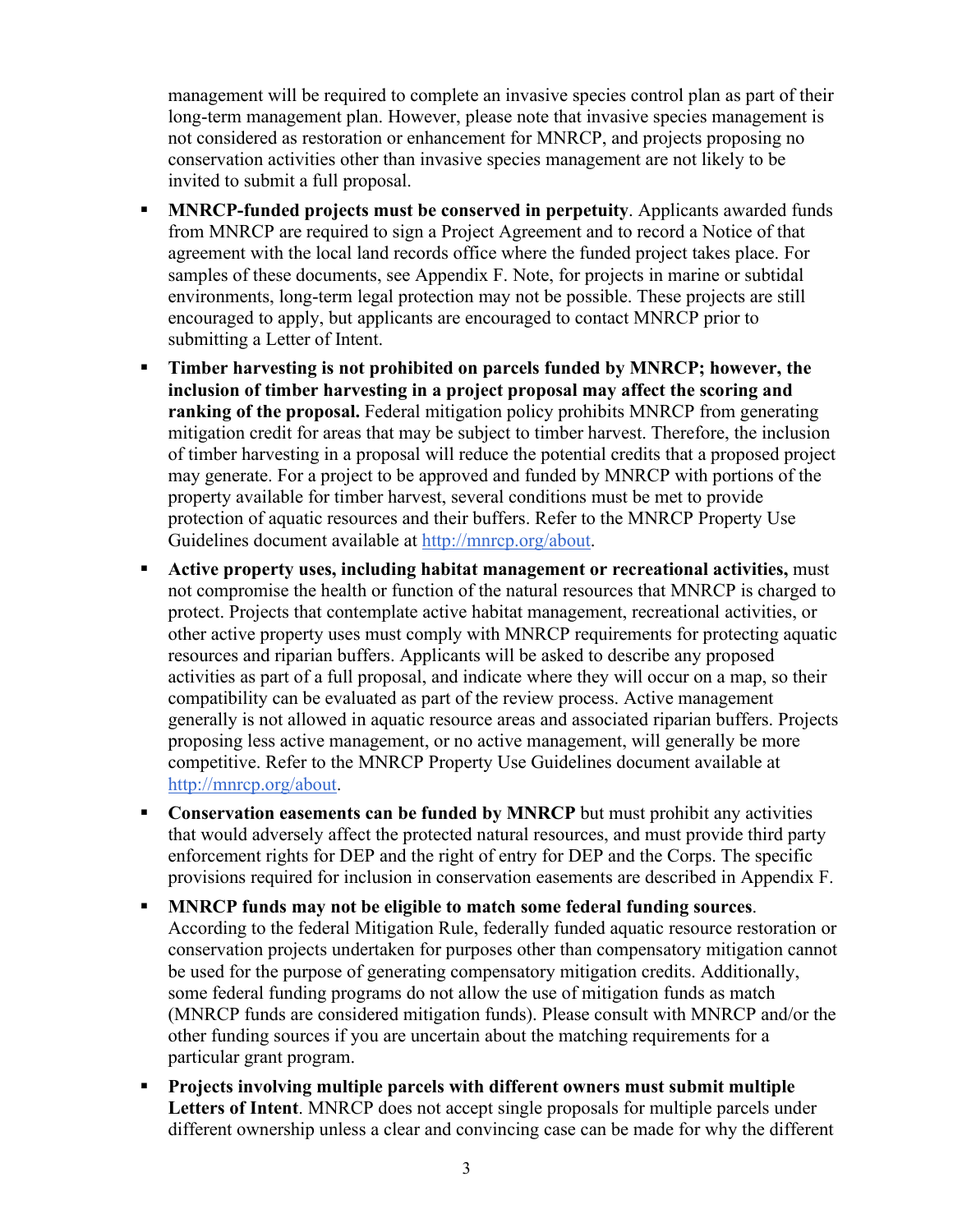transactions are linked (e.g., one landowner formally negotiating on behalf of two separate owners).

Please review the Frequently Asked Questions provided in Appendix E for additional guidelines and considerations for MNRCP projects.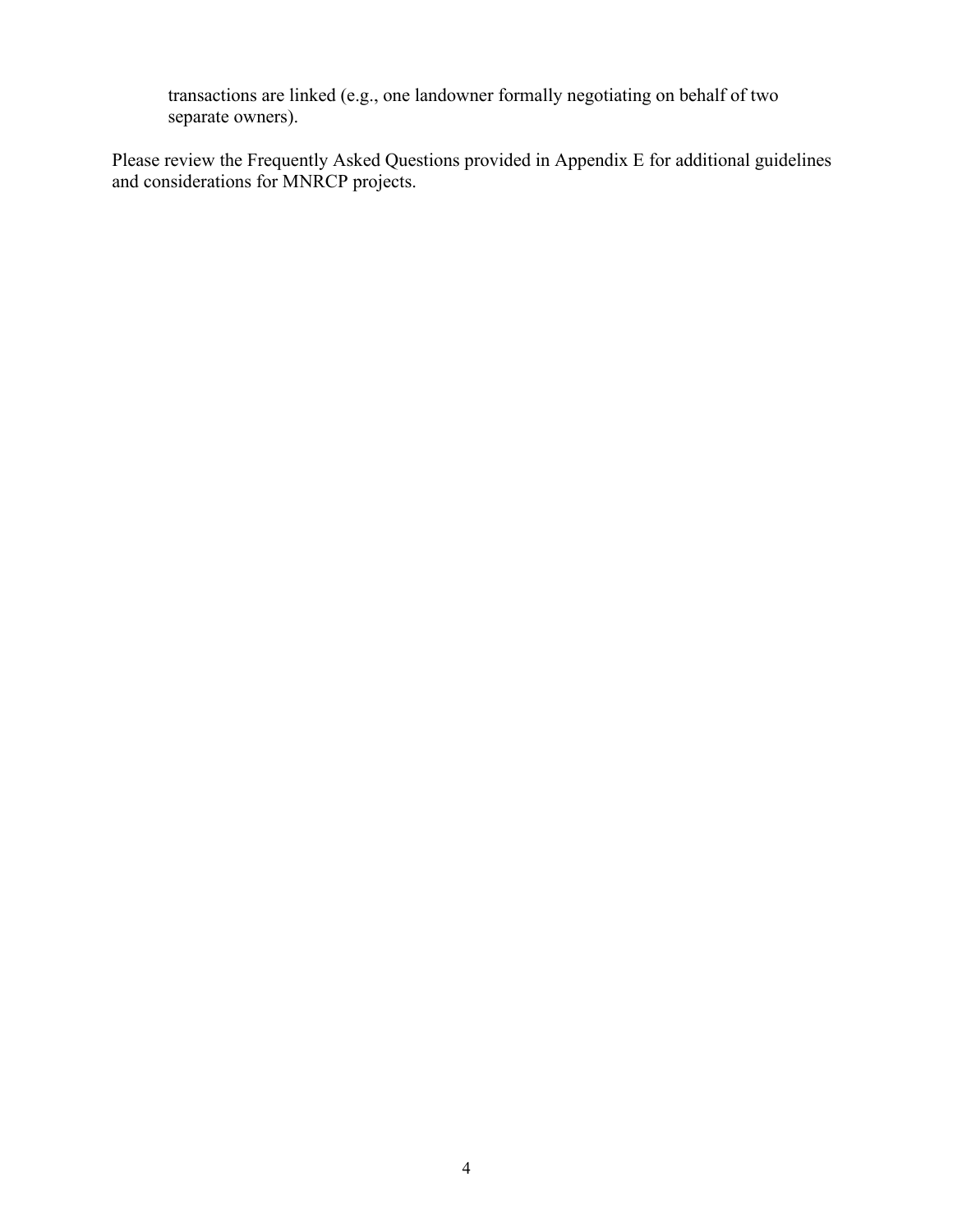# **Appendix A Map of Biophysical Regions**

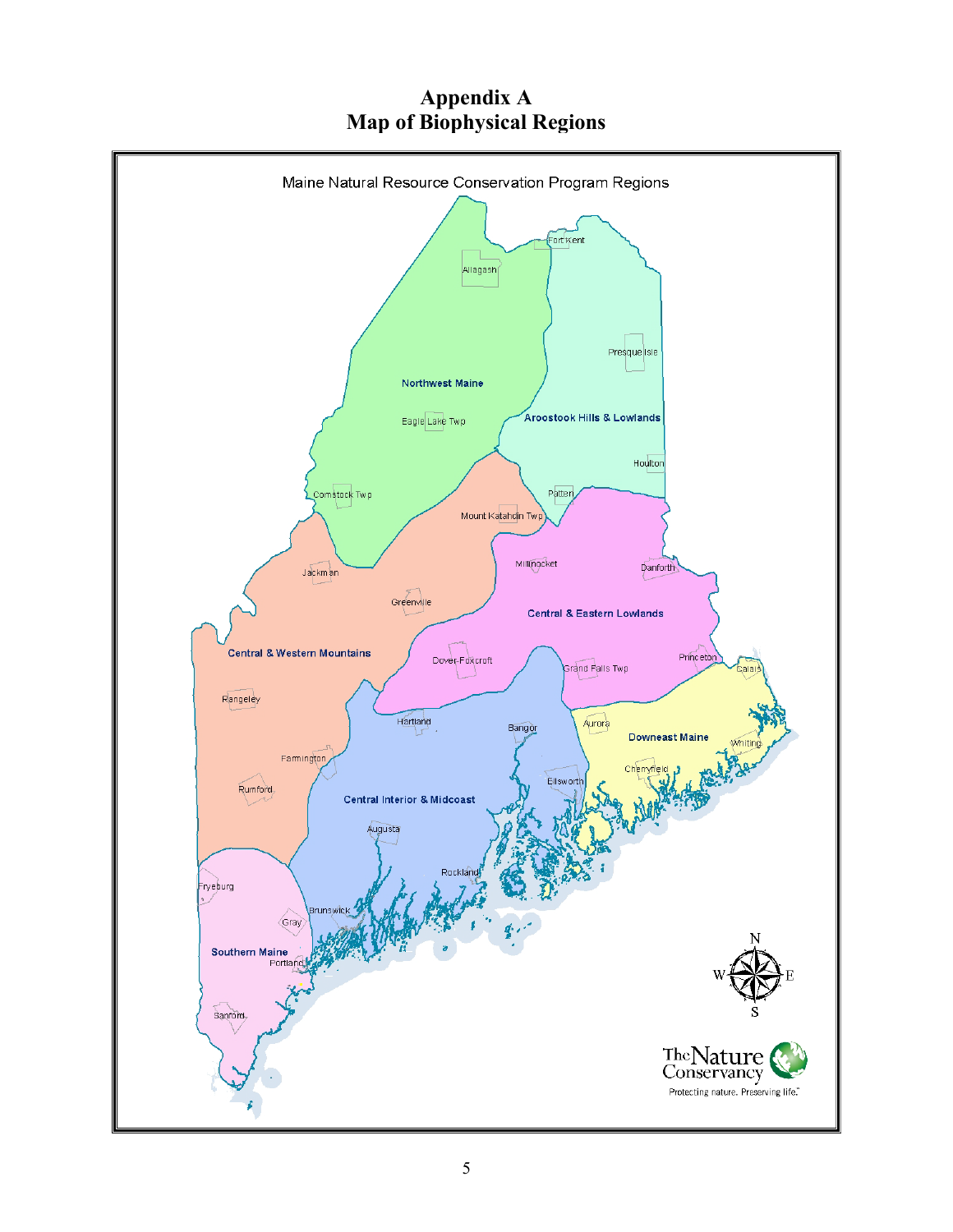# **Appendix B Funds Available by Biophysical Region**

The funds listed below are those currently available in each biophysical region at the time of this notice. For a current listing of funds available, please visit: [http://mnrcp.org.](http://mnrcp.org/) Also included are the Priority Resource Type(s) in each region, which are the resources that have been prioritized for restoration, enhancement, and preservation within each region.

| <b>MNRCP Region</b>                  | Amount        | <b>Priority Resource Type</b>                                                                                                                                                                               |
|--------------------------------------|---------------|-------------------------------------------------------------------------------------------------------------------------------------------------------------------------------------------------------------|
| <b>Aroostook Hills and Lowlands</b>  | \$298,546*    | Freshwater wetland Emergent; Freshwater<br>wetland Forested; Freshwater wetland scrub-<br>shrub; Vernal pool critical terrestrial habitat                                                                   |
| <b>Central and Eastern Lowlands</b>  | \$204,587*    | Freshwater wetland Emergent; Vernal pool<br>critical terrestrial habitat                                                                                                                                    |
| <b>Central and Western Mountains</b> | \$919,097*    | Freshwater wetland Emergent; Freshwater<br>wetland Forested; Freshwater wetland Scrub-<br>Shrub; Inland waterfowl & wading bird habitat;<br>Vernal pool; Vernal pool critical terrestrial<br>habitat        |
| <b>Central Interior and Midcoast</b> | \$351,295*    | Coastal wetland Estuarine subtidal; Coastal<br>wetland Marine subtidal; Freshwater wetland<br>Emergent; Inland waterfowl & wading bird<br>habitat; Vernal pool; Vernal pool critical<br>terrestrial habitat |
| Downeast Maine                       | $$62,357*$    | Coastal wetland Marine intertidal; Coastal<br>wetland Marine subtidal; Vernal pool critical<br>terrestrial habitat                                                                                          |
| Northwest Maine                      | $$34,256*$    | Freshwater wetland Scrub-shrub                                                                                                                                                                              |
| Southern Maine                       | $$1,022,469*$ | Coastal wetland Marine intertidal; Coastal<br>wetland Marine subtidal; Freshwater wetland<br>Emergent; Freshwater wetland Unconsolidated<br><b>Bottom</b>                                                   |
| <b>TOTAL:</b>                        | \$2,892,606*  |                                                                                                                                                                                                             |

**\* At least \$1,000,000 in additional funds are expected to be added to the program before award decisions are made for this funding round. Contact Bryan Emerson [\(bryan.emerson@tnc.org\)](mailto:bryan.emerson@tnc.org) for more information regarding these additional funds.**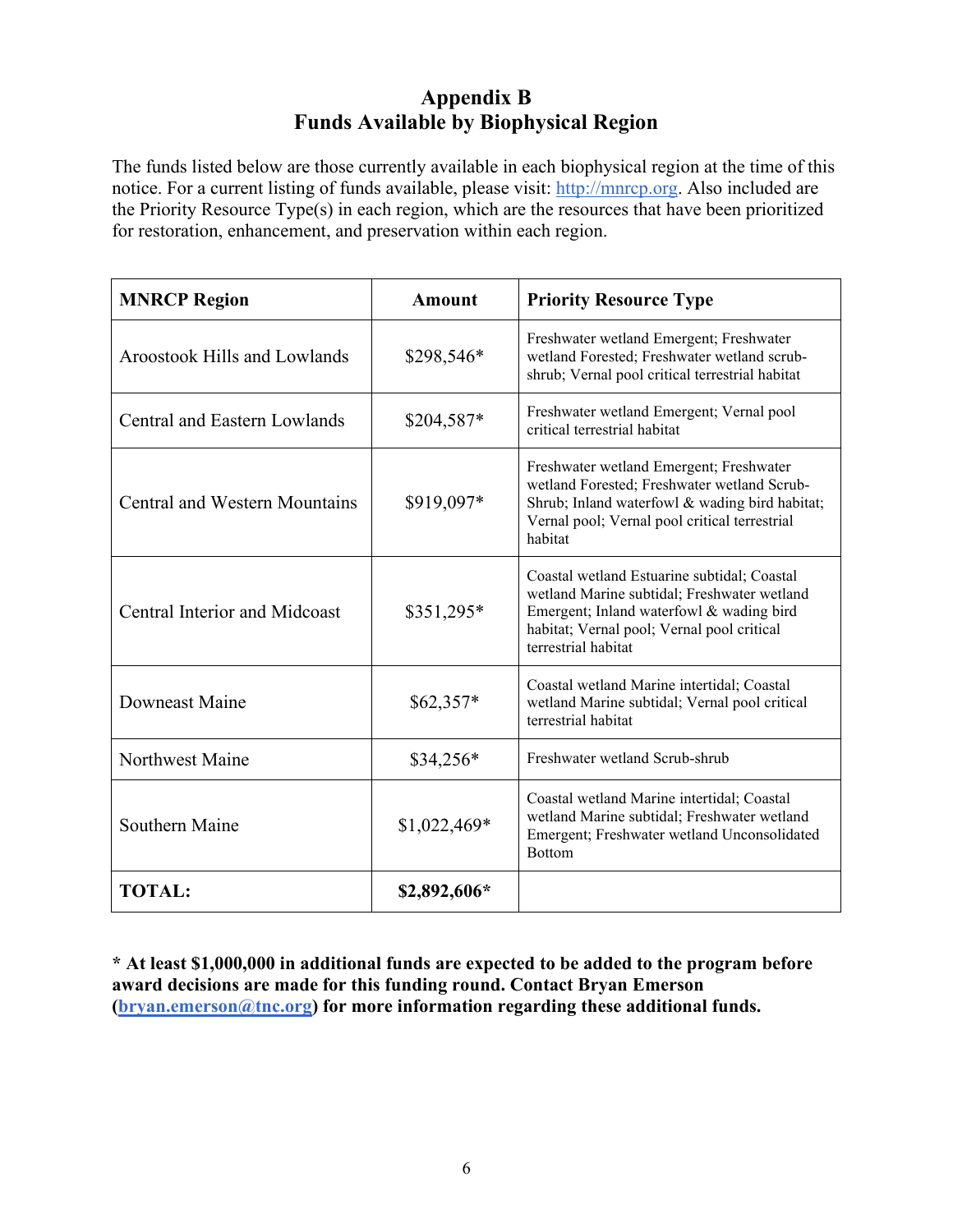# **Appendix C MNRCP Review Criteria**

#### 1. **Potential to Meet MNRCP Goals** (35%)

Assesses the extent to which the proposal meets the core program requirement that a project sustainably restores, enhances, preserves, or creates wetlands or other resources determined by the Maine Natural Resource Conservation Program to be Priority Resource Types. Considerations include:

- The sustainability of the proposed conservation action (restoration, enhancement, preservation, creation) and the acreage affected. Projects focused on restoration or enhancement in priority resource areas will be strongly preferred, assuming they have adequate funds in their budget to ensure successful attainment of project goals. Project budgets may include fees for restoration design by qualified professionals (i.e., consultant fees), provided the application includes funding for both project design and implementation.
- The resource types restored, enhanced, preserved or created and the degree to which the proposed project replaces the functional benefits of impacted resources in the Biophysical Region based on a functional assessment of the project.
- The proximity of the proposed project to impacted resources in the Biophysical Region. To fully meet this criterion, projects must occur within the same ecoregional sub-section as a permitted impact. Please contact us for maps to help assess proximity to permitted impacts.
- For preservation projects, the threat of destruction or adverse modification to the aquatic resources and their associated buffers on the site over the next 20 years, if the property is not protected.
- The inclusion of upland areas sufficient to protect, buffer, or support identified resource functions on the property as well as on adjacent conservation areas or undeveloped large blocks of habitat.
- The current and proposed condition of the property, and the "functional lift" provided by the project (e.g., the proposed change in habitat quality, the contribution to functioning biological systems, water quality and the level of degradation).

## 2. **Landscape Context** (20%)

Assesses the extent to which the proposal meets the core program requirement to consider the location of a potential project relative to statewide focus areas for land conservation or habitat preservation identified by a state or federal agency, or other regional or municipal plans. Considerations include:

- Presence within or adjacent to habitat areas of statewide conservation significance or other natural resource priority areas.
- **Presence within or adjacent to public or private conservation lands to preserve habitat** connectivity, and/or presence within a watershed-based conservation plan.
- **Presence of natural resources of significant value and/or rarity within the project site** boundaries.

## 3. **Project Readiness/Feasibility** (30%)

Assesses the extent to which the proposal meets the core program requirement to demonstrate project readiness and likelihood of success, where success is defined by the ability of the project to meet MNRCP goals as stated in the proposal. Assesses the extent to which the proposal meets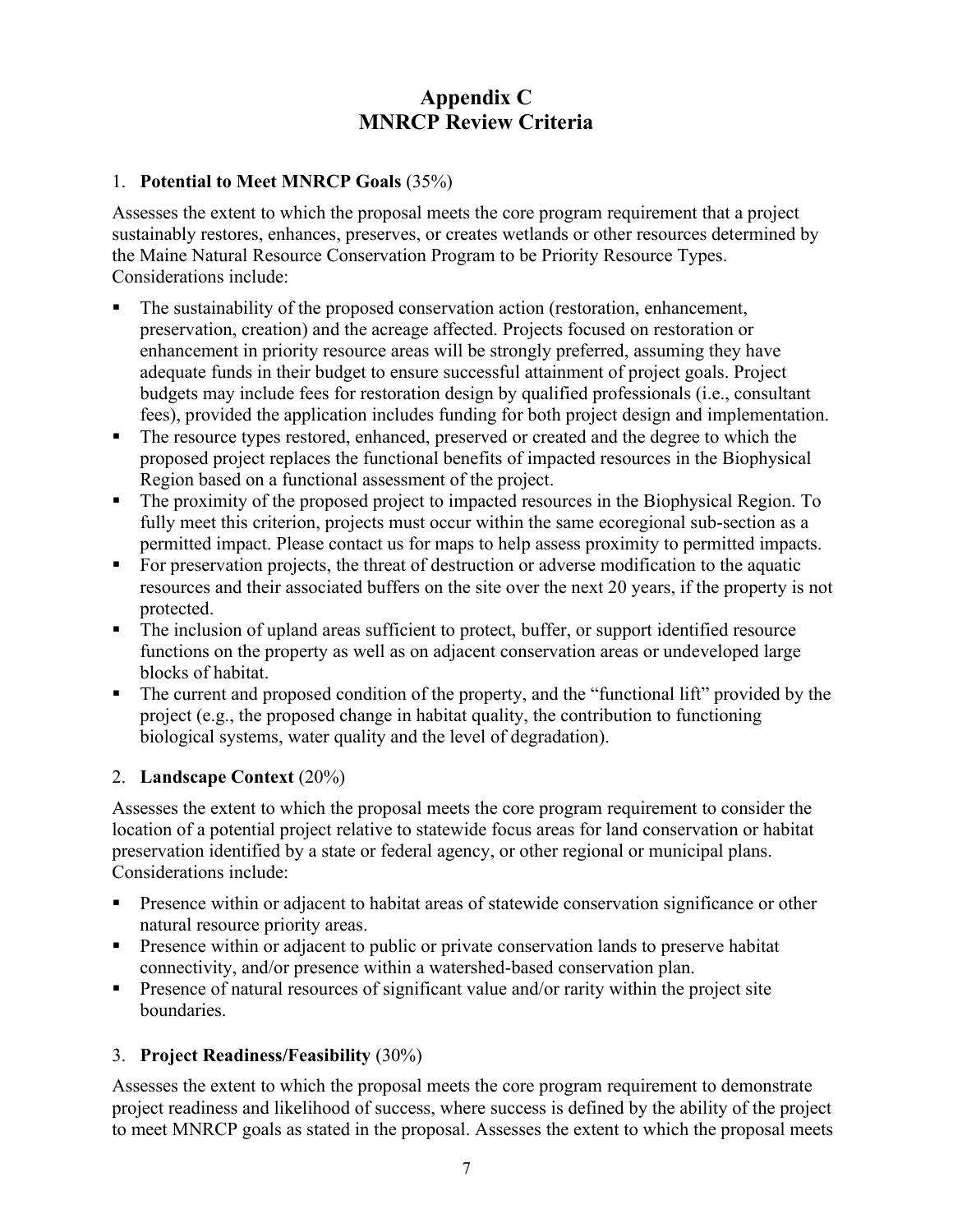the core program requirement to provide for long-term management and/or stewardship by a responsible state or federal resource agency, or conservation organization. Considerations include:

- Documentation of the willingness of the landowner and a qualified, long-term management entity to participate in proposed project, including conveying the property or a conservation easement with respect to the property (for projects not on public/private conservation lands).
- Evel of project urgency (e.g., area of rapid development or on-going site degradation, other available funding with limited timing, option to purchase set to expire, etc.)
- Degree to which the proposal demonstrates an understanding of resource conservation issues and needs.
- Soundness of the technical approach of the conceptual plan presented in the application.
- Initial progress (e.g., planning, fundraising, contracting, site design, etc.).
- Likelihood that the project will meet proposed schedule and/or required deadlines.
- Likelihood that the proposed actions will achieve the anticipated ecological benefits and results.
- Completeness and feasibility of the plan for long-term stewardship and monitoring, including endowment funding. Please refer to the Long-term Management Plan template available at mnrcp.org to accurately estimate the level of effort to complete this task.
- Potential for adverse impacts (such as flooding or habitat loss) associated with the project.
- Conformance with any applicable Army Corps of Engineers and state mitigation policy, guidance and permitting requirements, including appropriate financial assurances for any construction activity.
- **Presence of a qualified, capable conservation entity willing to sponsor and/or maintain the** project.
- For restoration projects, inclusion of a qualified professional capable and experienced completing the technical aspects of the project. Please refer to the Restoration Guidance template available at mnrcp.org to accurately estimate the level of effort to complete the required restoration work plan.
- **Level of support and involvement of other relevant agencies, organizations, and local** community.
- Degree to which the project sponsor, and any associated partners, demonstrate the financial, administrative, and technical capacity to undertake and successfully complete the project.
- Adequacy of long-term stewardship to ensure that the project is sustainable over time and presence of a funding mechanism for the associated costs (e.g., endowment or trust).
- Legal and financial standing of the project sponsor.
- Quality and completeness of proposal materials.

# 4. **Cost Effectiveness** (10%)

Assesses the extent to which the proposal meets the program requirement that a project represent an efficient use of funds expended given the condition, location and relative appraised values of the property. Considerations include:

- Clarity and detail of the budget submitted, and estimated costs deemed to be reasonable.
- Sufficiency of funds available in the applicable biophysical region.
- Availability and source of matching funds necessary to complete the project. (Note that while matching funds are not required, they generally increase the competitiveness of a proposal.)
- Land acquisition or conservation easement costs must be based on an appraisal completed within one year of the expected closing date in accordance with the Uniform Standards of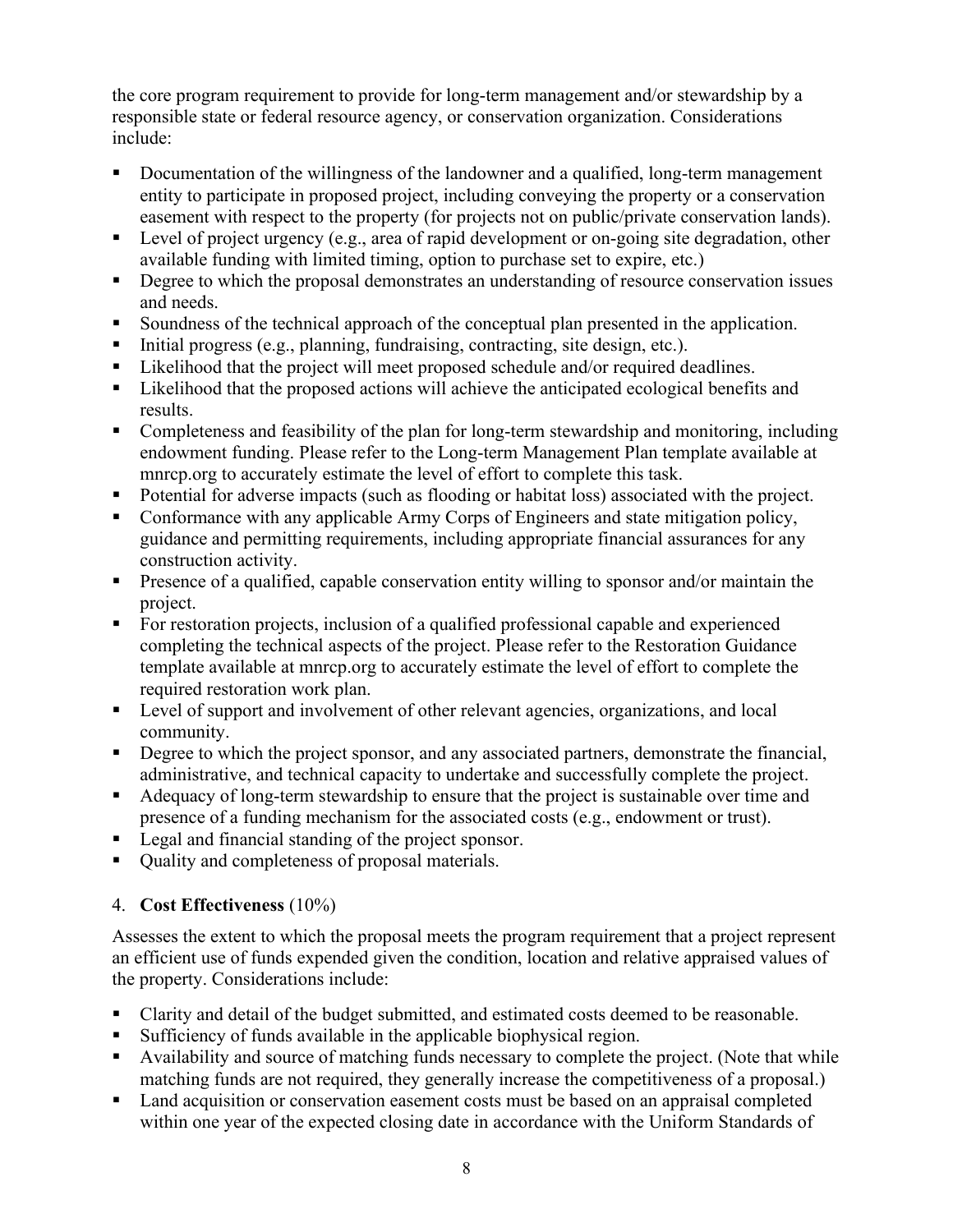Professional Appraisal Practice (USPAP) and meeting the requirements of the Uniform Relocation and Real Property Acquisition Policy Act (Public Law 91-646). A copy of the final appraisal must be provided prior to closing. MNRCP cannot pay more than fair market value for a property. Note that an appraisal is not required for the proposal process, but it may be helpful for the Review Committee to assess Cost Effectiveness and Project Readiness.

#### 5. **Other Benefits** (5%)

Assesses the potential for this project to support economic activity, job creation, recreational access, scenic enhancements, climate change resiliency, educational opportunities, or other contributions to "Quality of Place" in the town or region where the project is located.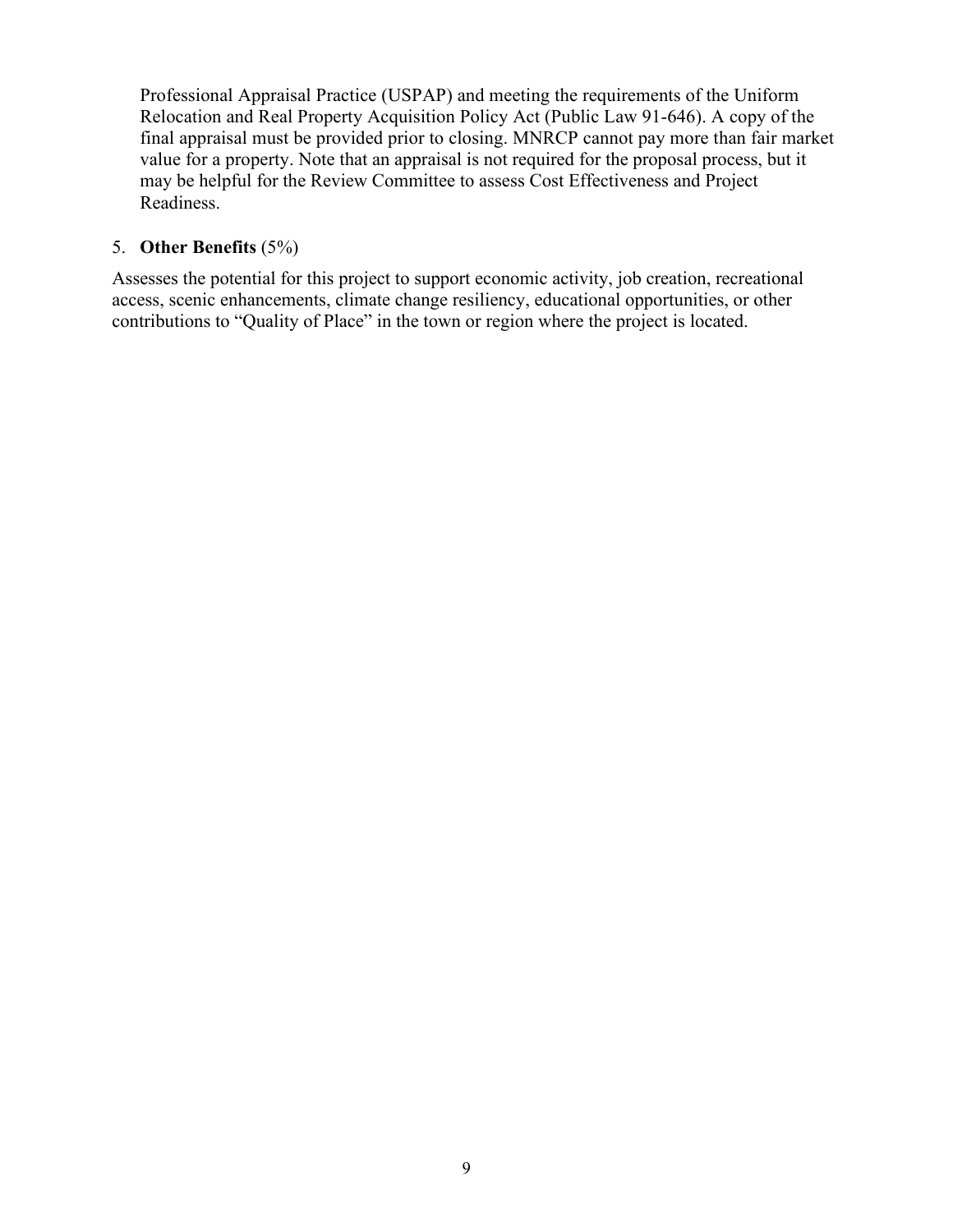# **Appendix D 2022 MNRCP Proposal & Award Timeline**

| <b>Stage</b>                                           | <b>Deadline</b>           |
|--------------------------------------------------------|---------------------------|
| Request for Letters of Intent released                 | May 26, 2022              |
| Letter of Intent deadline                              | <b>June 29, 2022</b>      |
| Letter of Intent review                                | <b>July 2022</b>          |
| <b>Full Proposals invited</b>                          | Mid-July, 2022            |
| Project site visits                                    | July-August, 2022         |
| Full Proposal deadline                                 | September 8, 2022         |
| Review Committee evaluates proposals                   | September-October, 2022   |
| Review Committee meeting <i>(internal calibration)</i> | October 4, 5, or 6, 2022  |
| Review Committee meeting ( <i>public invited</i> )     | November 1, 2, or 3, 2022 |
| Review Committee finalizes recommendations             | Mid November, 2022        |
| Approval Committee meeting ( <i>public invited</i> )   | November 15 or 16, 2022   |
| Awards announced and grant process begins              | <b>Late-November 2022</b> |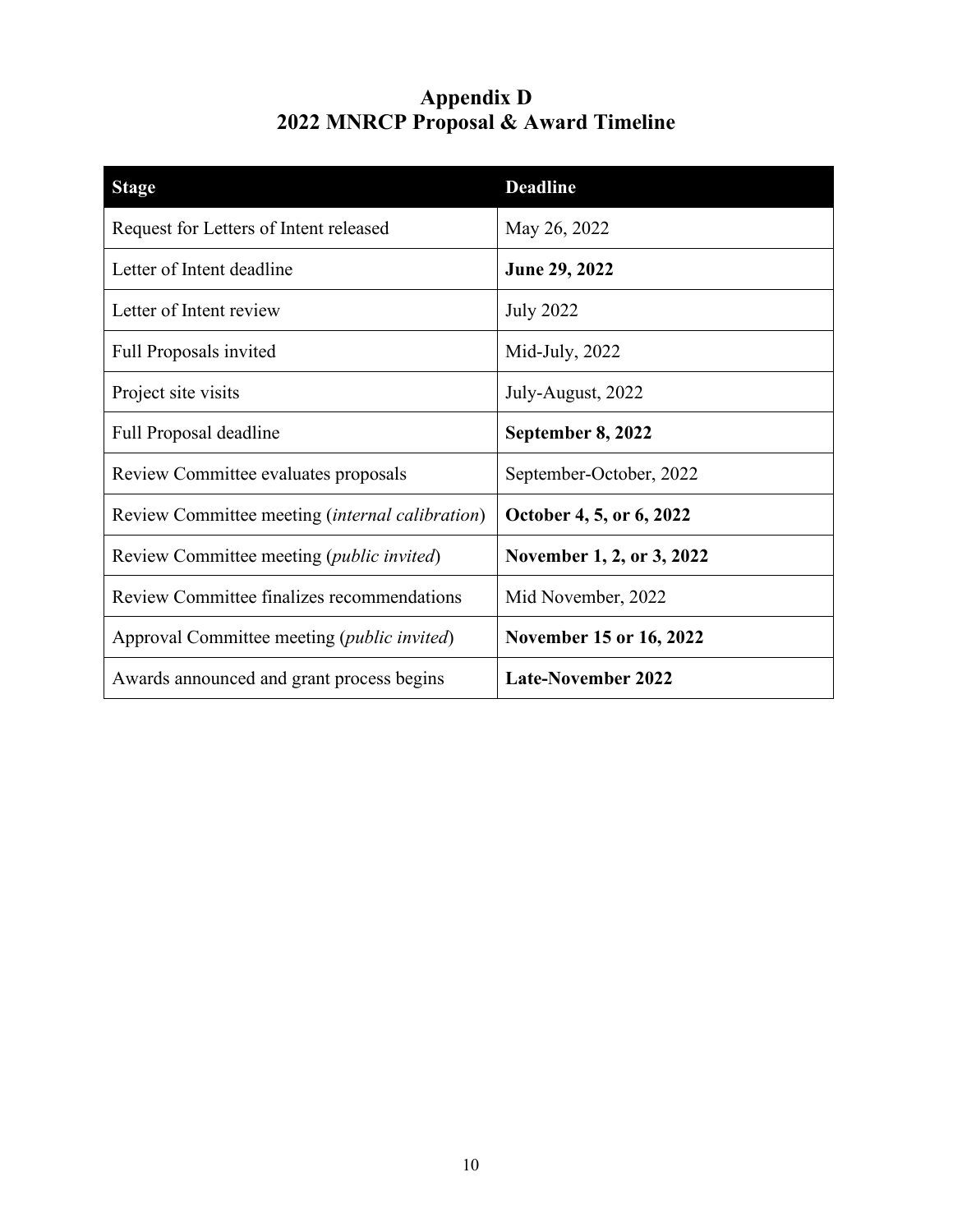# **Appendix E Frequently Asked Questions**

## **Q. Does MNRCP require matching funds?**

A. No, matching funds are not required. Applicants can apply for up to 100% of project funding from MNRCP. However, additional funds from applicants and other partners are viewed favorably and may help projects score better in the review process.

## **Q. Can MNRCP funds be used as non-federal match?**

A. It depends on the federal program. Some federal funding programs (such as North American Wetlands Conservation Act [NAWCA], Community Forest Program, and National Coastal Wetland Conservation Grants) do not allow the use of mitigation funds as non-federal match. MNRCP funds are considered mitigation funds and are therefore not allowed to be used as nonfederal match for some programs. MNRCP funds may also be considered federal funds, depending on the source of the funds paid into the program. We recommend you contact the federal grant program you are considering for more information.

# **Q. Can MNRCP funds be combined with Land for Maine's Future (LMF) funds?**

A. It is possible to combine MNRCP funds with LMF funds, but the ability to do this will be project-specific. Both programs have different goals and requirements and some projects may not be compatible with both funding sources. If a project sponsor is contemplating requesting funding from both programs, we recommend talking with representatives from each program before the funding rounds begin to identify potential incompatibilities early on.

## **Q. Can MNRCP funds be used for culvert replacements or fishways to improve fish passage?**

A. Projects that are solely focused on fish passage (e.g., fish ladders, nature-like fishways, etc.) are generally not supported by MNRCP. While MNRCP has provided funding in the past for a limited number of fish passage projects, the Corps and DEP have determined that, moving forward, all such projects must restore broader ecological benefits to river and stream systems (beyond passing fish), and provide some measures to ensure the permanence of the work (not necessarily requiring preservation). As a compensatory mitigation program, MNRCP must award funds to projects that result in conservation outcomes for aquatic resources that have been impacted by permitted development activities. Currently, MNRCP is not accepting payments into the program for stream impacts. However, recent legislation will allow for stream impact projects to pay into the program, which may result in more funding being available for more stream focused projects in the future. Culvert replacement projects are generally uncommon but may be funded if the project demonstrates restoration or enhancement of wetland functions and values beyond just passing fish. Dam removal and culvert removal projects are eligible for funding and are encouraged.

## **Q. Can MNRCP funds be used to reimburse the costs of a prior land acquisition?**

A. No, MNRCP funds cannot be used for reimbursement of costs for land that is currently owned by a conservation entity.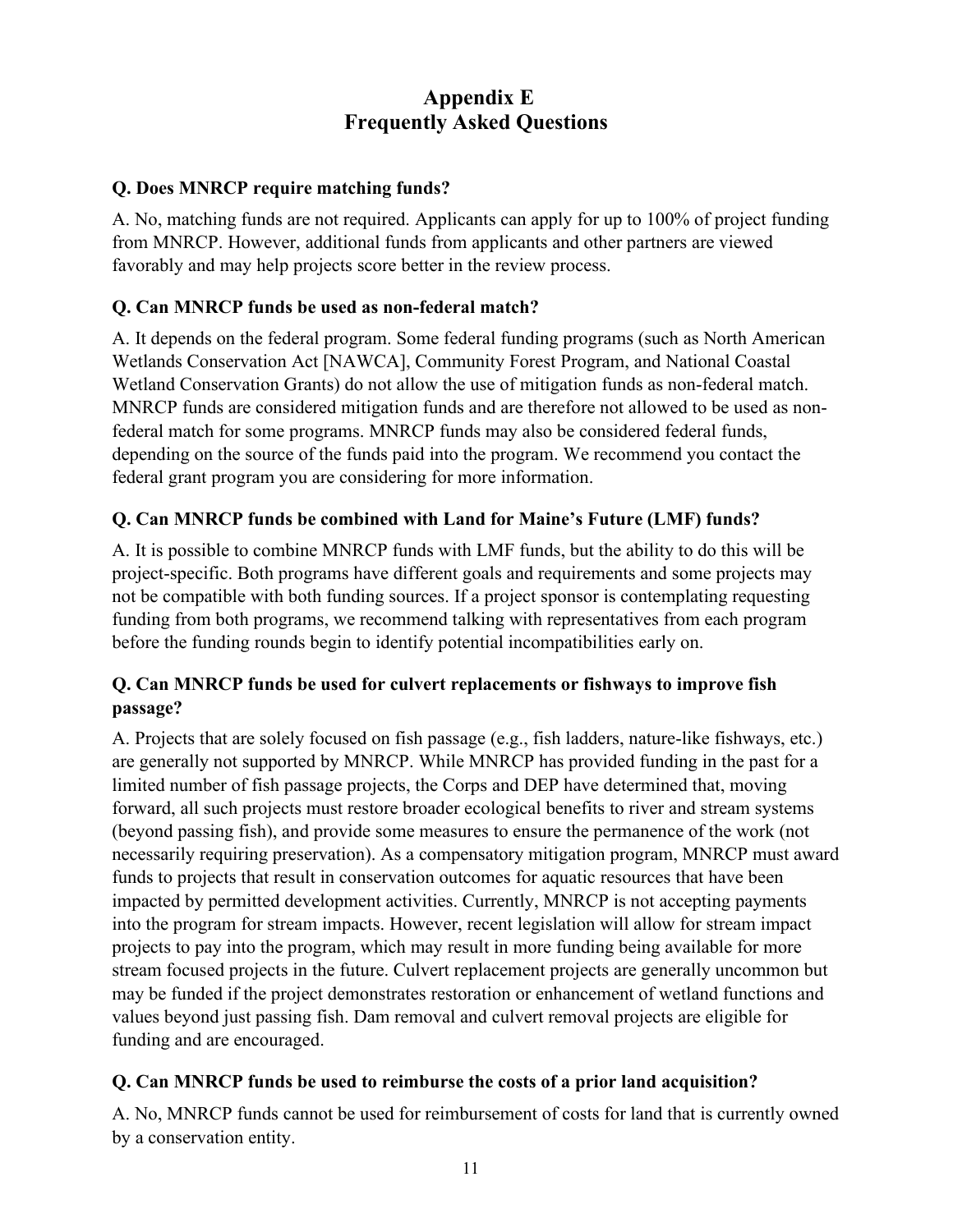## **Q. Can MNRCP funding be used to cover stewardship and long-term monitoring costs?**

A. Yes, but the funds need to be restricted to the parcel/project relevant to the MNRCP application and award and must be deemed reasonable by MNRCP reviewers.

## **Q. Can costs to obtain state and federal permits for restoration work be included in the budget?**

A. Yes. Federal, state, and/or local permits may be required for certain restoration and enhancement projects and costs to prepare permit applications can be included in the MNRCP project budget. Please note, however, that MNRCP restrictions may be different than what is allowed by permit; therefore, consultation with MNRCP is recommended prior to seeking permits from regulatory agencies.

## **Q. Can fees for consultants to prepare project plans/designs be included in the budget?**

A. Yes, however, the design fees must be for a project for which you are currently seeking funding to implement. You cannot apply for MNRCP funding for the design phase of a project only. The design and implementation costs must be included in the same application.

## **Q. Are complete design/engineering plans required for the proposal phase for restoration projects?**

A. No, but proposals should include at least a conceptual or preliminary plan to describe the proposed work.

## **Q. Can MNRCP provide a list of qualified consultants for wetland restoration work?**

A. MNRCP cannot specifically recommend a consultant or contractor. You can find a Directory of Environmental Consultants on the Maine Association of Wetland Scientists website [\(www.mainewetlands.org\)](http://www.mainewetlands.org/). A link to the directory is provided in the "Quick Links" section of the home page. A list of consultants is also available on the Maine Land Trust Network website [\(https://www.mltn.org/resources/consultants/\)](https://www.mltn.org/resources/consultants/).

## **Q. How much wetland and/or upland is required on a preservation project? All wetland? All upland? A combination?**

A. There is no set rule, but successful projects generally protect both wetlands and an upland buffer. Projects that protect areas under demonstrable threat (i.e., accessible from roads, within potential development areas, under threat from some activity other than development, etc.) will score higher. A parcel that is almost all wetland may not be scored as well by MNRCP reviewers since wetlands have a level of protection under state and federal law and the threat of direct impact to them is less. Additionally, upland buffers are important to maintain the integrity of aquatic resources by providing protection from secondary and indirect impacts and are considered an important part of preserving these resources.

## **Q. Is timber harvesting allowed on parcels protected with MNRCP funds?**

A. Timber harvesting may be allowed in uplands on parcels acquired with MNRCP funds; however, due to federal mitigation policy, MNRCP cannot take mitigation credit for any areas where timber harvesting is proposed to be conducted on the property. Therefore, the inclusion of timber harvesting in a project proposal will affect the scoring and ranking of the project during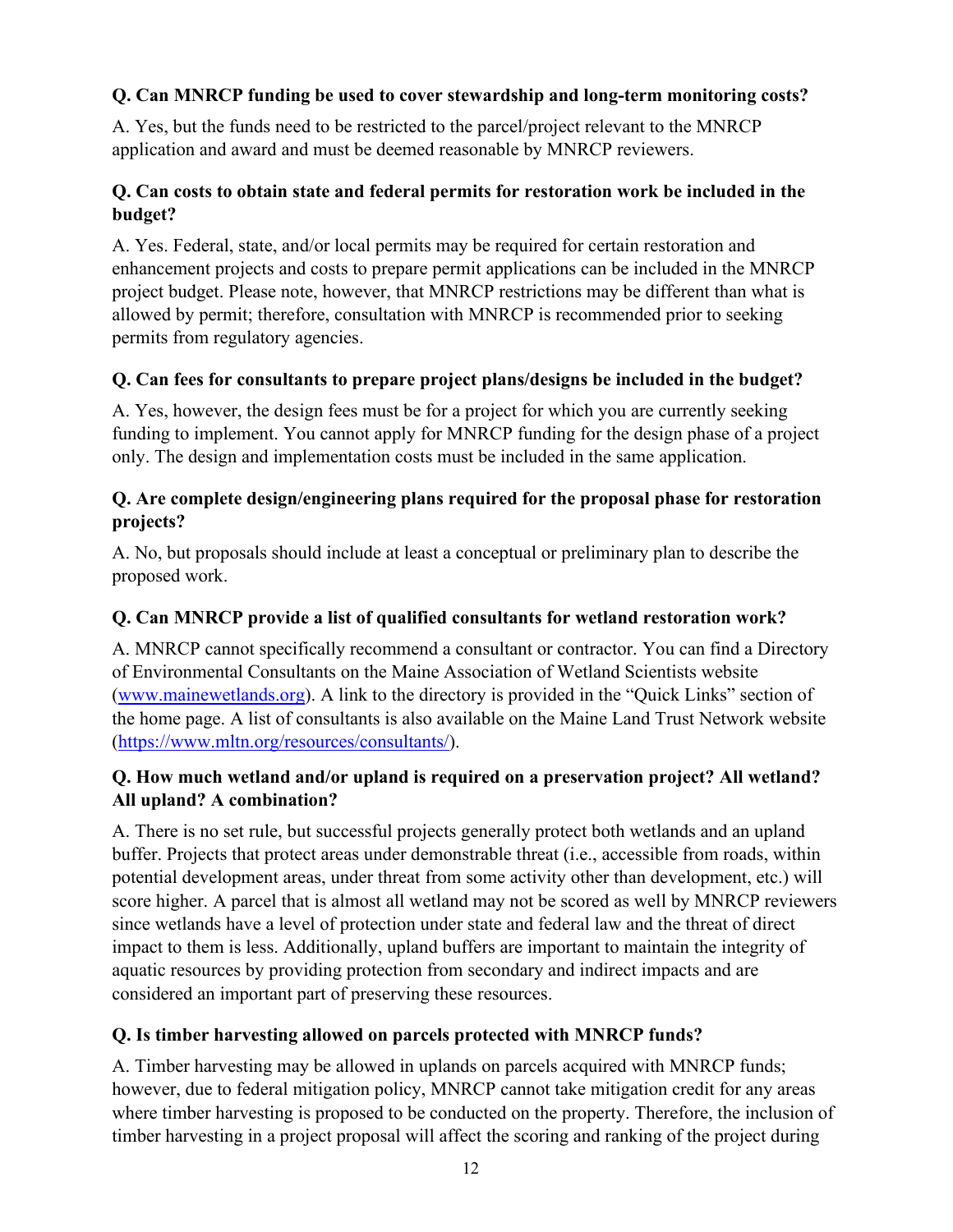review. For a project to be approved and funded by MNRCP with portions of the property available for future timber harvest, the following conditions are required.

- Timber harvesting must not occur in the following locations: in forested wetlands or mapped Inland Waterfowl and Wading Bird Habitat; within at least 100' of any mapped wetland, stream, open water body; or within at least 250' of mapped vernal pools.
- Outside of the no-cut areas described above, timber harvesting within larger riparian buffers should conform to the MNRCP Riparian Habitat Management Guidelines available at [http://mnrcp.org/about.](http://mnrcp.org/about)
- Timber harvesting may only occur within areas of upland forest that are accessible from existing roads that do not impact protected natural resources.
- Timber harvesting may not occur within rare or exemplary natural communities and ecosystems or within rare plant populations or their specified buffers as identified by the Maine Natural Areas Program (MNAP). Buffer sizes may be determined in consultation with MNAP.
- The project site must contain both wetland resources and no-cut upland areas sufficient to generate mitigation credits as compared to the cost of the project.
- Timber harvesting in approved upland areas will be performed with the overall goals of sustainable harvesting, mimicking natural disturbance patterns, and enhancing fish and wildlife habitat and climate resiliency. A forest management plan is required and will be reviewed by MNRCP reviewers.

MNRCP reviewers will review each project individually to determine if timber harvesting is appropriate based on the existing site conditions. Even if a project meets the conditions outlined above, MNRCP reviewers may still determine that timber harvesting is not suitable on a particular parcel and may prohibit it as a condition of the MNRCP award.

Note that specific management activities to address invasive species, pest/disease outbreak, or safety concerns are not considered "timber management" for the purposes of MNRCP and are generally allowed, provided they are reviewed and approved in the project's long-term management plan.

# **Q. Is public access/recreation allowed on parcels obtained with MNRCP funds?**

A. Yes, access for low-impact recreational uses such as hiking, hunting, and fishing is allowed (but not required), as long as the recreational uses, trails and any other infrastructure do not negatively impact natural resources or significantly disturb associated upland buffers being protected with MNRCP funds. Overnight camping and fires, however, are generally not allowed.

## **Q. Is vehicle access allowed on MNRCP parcels?**

A. Vehicle access for maintenance or other uses is generally allowed, as long as it is on existing roads and no new roads are proposed. Access for snowmobile use may be allowed depending on the location of designated trails. Access for ATVs is generally not allowed.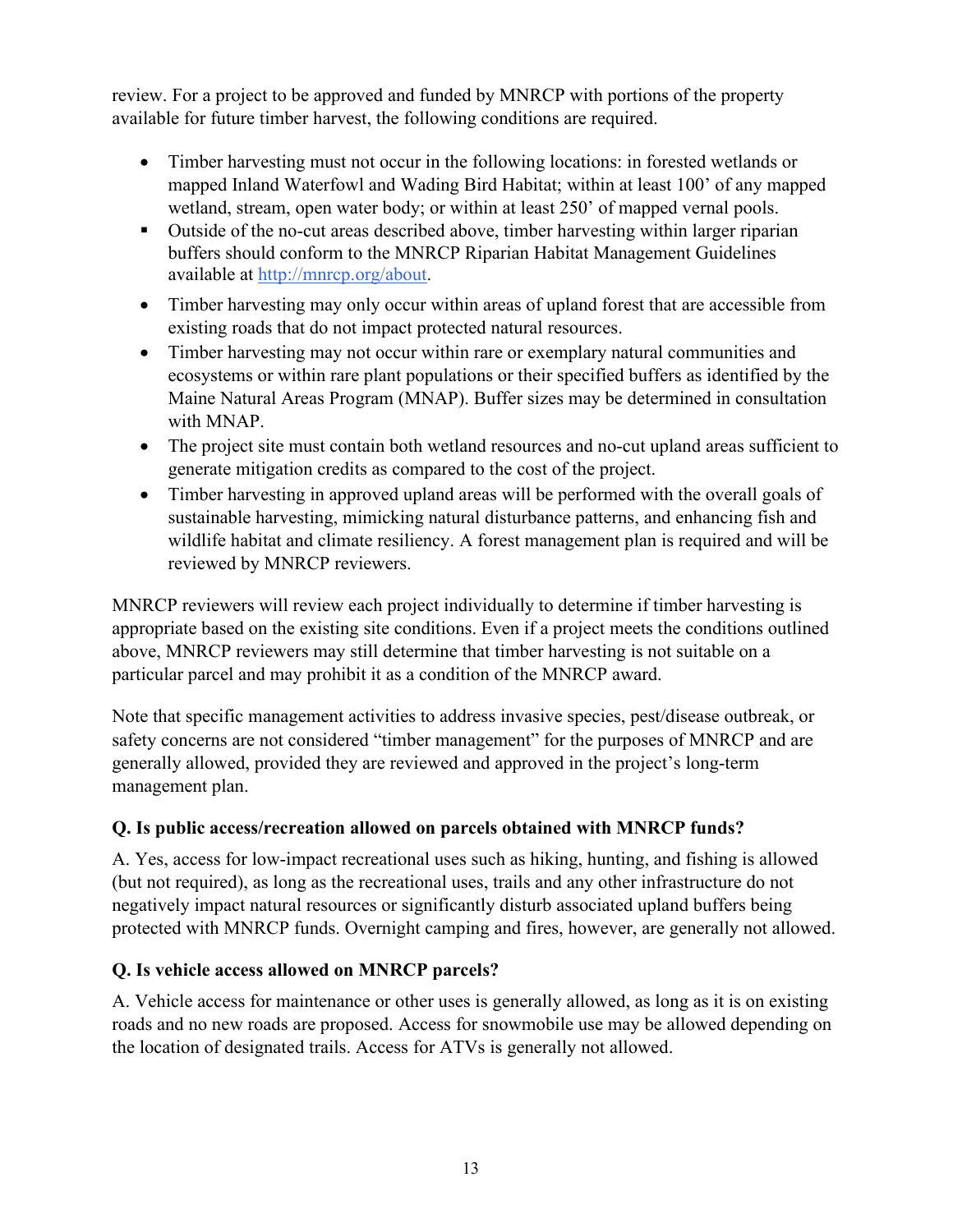#### **Q. Are appraisals, surveys, environmental assessments, and other due diligence required to be completed prior to submitting an MNRCP application?**

A. No, a complete appraisal, survey, purchase and sale agreement, or environmental assessment is not required to be completed for the application process. However, if these items are complete and included in the application, it may increase the "Project Readiness" score for the project. If funds are awarded for a preservation project, appraisals and environmental assessments must have been completed within one year of closing. A formal land survey is required, but older surveys may be permitted if they have been confirmed recently by a licensed surveyor.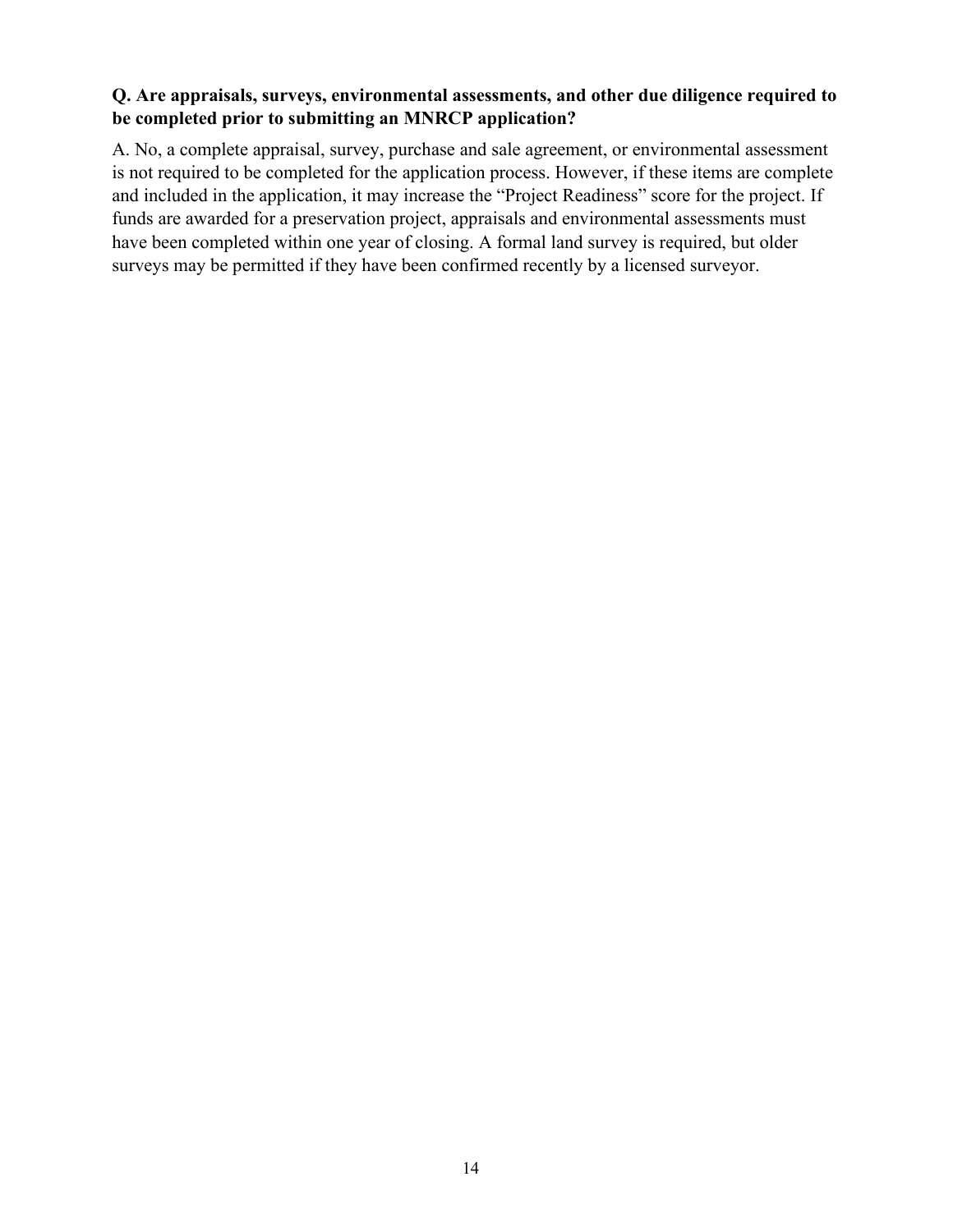# **Appendix F Sample MNRCP Project Agreement**

*Example for a Maine-based non-profit completing a project that includes fee acquisition of a property and subsequent restoration work.*

**Regulatory Entities:** Maine Department of Environmental Protection (DEP) and U.S. Army Corps of Engineers, New England District (Corps).

**Fund Administrator:** The Nature Conservancy, a District of Columbia nonprofit corporation with a local office in Brunswick, Maine (TNC).

**Cooperating Entity:** \_\_\_\_\_\_\_\_\_\_\_\_\_\_, a non-profit corporation organized and existing under the laws of the State of Maine (Cooperating Entity).

**Project Name and Location:**  $\qquad \qquad$  in the Town of  $\qquad \qquad$ ,  $\qquad \qquad$  County, Maine (Project).

Premises Covered by this Agreement: Certain property located at \_\_\_\_\_\_\_ in \_\_\_\_\_, Maine, containing acres, more or less, and shown on the map attached as Exhibit B (Premises).

#### **Description of Project:**  $\blacksquare$

#### **Project Cost:**

Maine Natural Resource Conservation Program (MNRCP) Contribution: **\$\_\_\_\_\_\_\_\_\_** Other Project Cost: **\$** 

**Management and Use of Premises:** No later than \_\_\_\_\_\_\_\_, the Cooperating Entity shall submit to TNC, for review and approval by TNC, DEP and the Corps, a long-term Management Plan for the Premises that includes a detailed description of long-term management needs, the annual cost estimates to address them, and a funding mechanism to meet those needs. The approved long-term Management Plan, as it may be amended from time to time by Agreement of the Cooperating Entity, TNC, DEP and the Corps, shall be kept on file in the offices of TNC. All use of the Premises shall be in accordance with the long-term Management Plan. Without limiting the generality of the foregoing, the Cooperating Entity agrees that [*proposed active property uses]* shall be conducted in such a manner as to avoid and/or minimize any disturbance to wetland habitat and buffers or habitat for sensitive species.

**Work Plan (for projects with restoration or enhancement activities):** No later than \_\_\_\_\_\_\_\_\_, the Cooperating Entity shall submit to TNC, for review and approval by TNC, DEP and the Corps, a detailed restoration and enhancement Work Plan, which includes a monitoring plan, following guidelines to be provided by TNC (based on the Corps' Mitigation Guidance document). Upon such approval, the Cooperating Entity shall fully implement such plan.

**Term of Monitoring Obligations (for projects with restoration or enhancement activities):**  The term of the Cooperating Entity's monitoring obligations, as more particularly described in General Provisions Section H, shall commence on the effective date of this Agreement and terminate, upon approval from DEP and the Corps, five years following the completion of all restoration or enhancement activities set forth in the Work Plan, described below (the "Monitoring Term").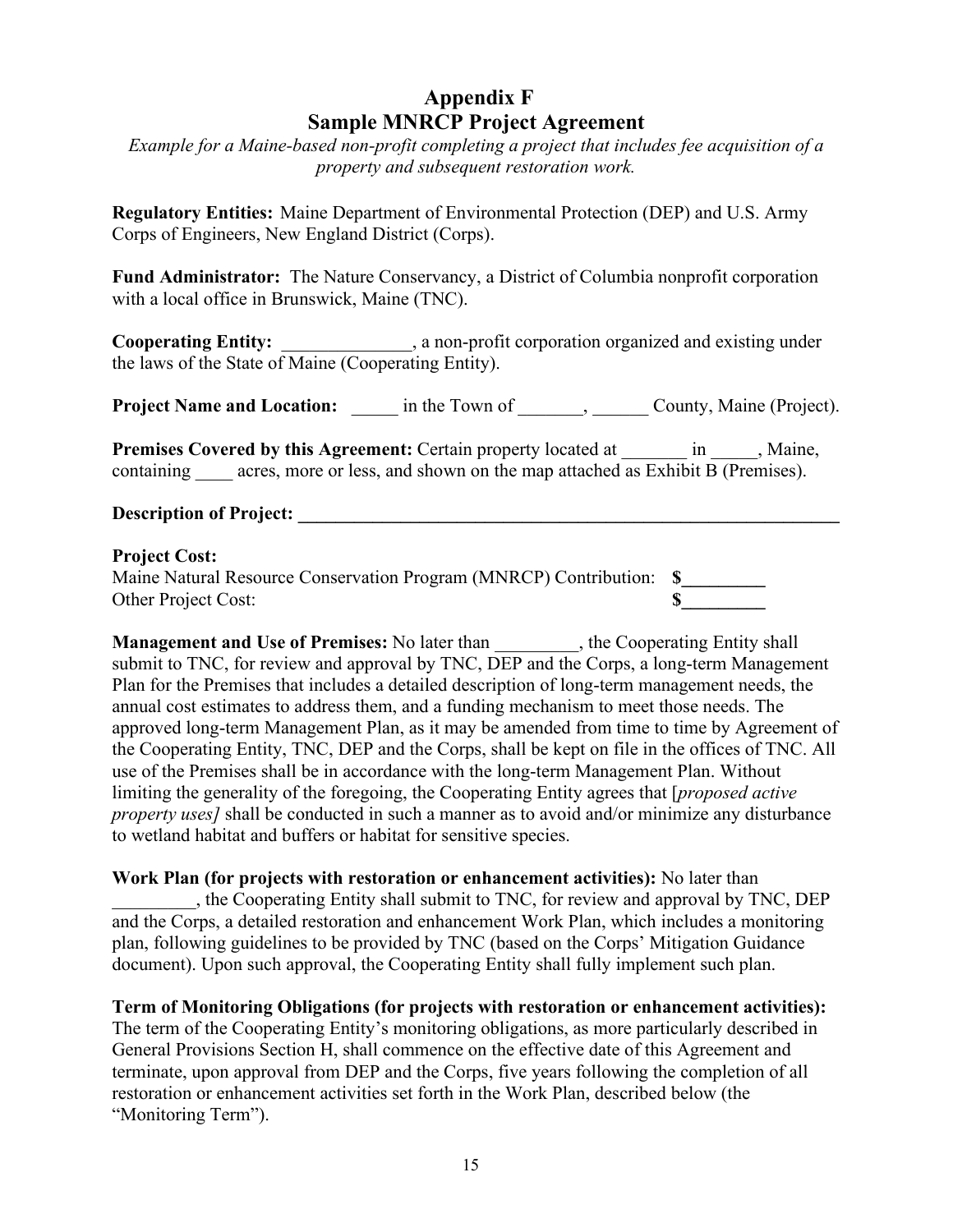**Expiration of Funding Commitment:** TNC's obligation to pay the MNRCP Contribution to the Cooperating Entity shall expire, at TNC's option, on  $\qquad \qquad$ .

**Payment:** TNC shall pay the MNRCP Contribution as follows:

- a.  $\delta$  will be paid to the Cooperating Entity following TNC's receipt and approval of the documents listed in General Provisions Section D and closing on the acquisition of the Premises and
- b.  $\$  will be paid to the Cooperating Entity following completion of the restoration work [for restoration projects] and following TNC, DEP, and the Corps' receipt and approval of the Work Completion Report and/or Management Plan.

Any additional project costs above the MNRCP award are the sole responsibility of the Cooperating Entity.

TNC, DEP, and the Cooperating Entity, mutually agree to perform this Agreement in accordance with Title 38, Maine Revised Statutes, Section 480-Z, as amended, and with the terms, conditions, plans, and specifications of the Project, incorporated herein by reference.

Subject to the availability of funds for this purpose, TNC hereby agrees, in consideration of the agreements made by the Cooperating Entity herein, to pay to the Cooperating Entity the MNRCP Contribution amount set forth above. The Cooperating Entity hereby agrees, in consideration of the agreements made by TNC herein, to implement the Project in accordance with this Agreement.

**Exhibits:** The following exhibits are hereby incorporated into this Agreement:

Exhibit A General Provisions Exhibit B Project Boundary Map Exhibit C Form of Notice of Project Agreement

In witness whereof, the parties hereto have executed this Agreement as of the day of \_\_\_\_\_\_\_\_\_\_\_\_\_\_\_\_, 2022 by their duly authorized representatives.

#### **THE NATURE CONSERVANCY COOPERATING ENTITY**

| Print Name: |  |
|-------------|--|
| Title:      |  |

| Print Name: | Print Na<br>Name: |
|-------------|-------------------|
| Title:      | ۵۰ ۱۴۱<br>. ILIU. |

#### **STATE OF MAINE Department of Environmental Protection**

| By: |              |  |
|-----|--------------|--|
|     | Print Name:  |  |
|     | Commissioner |  |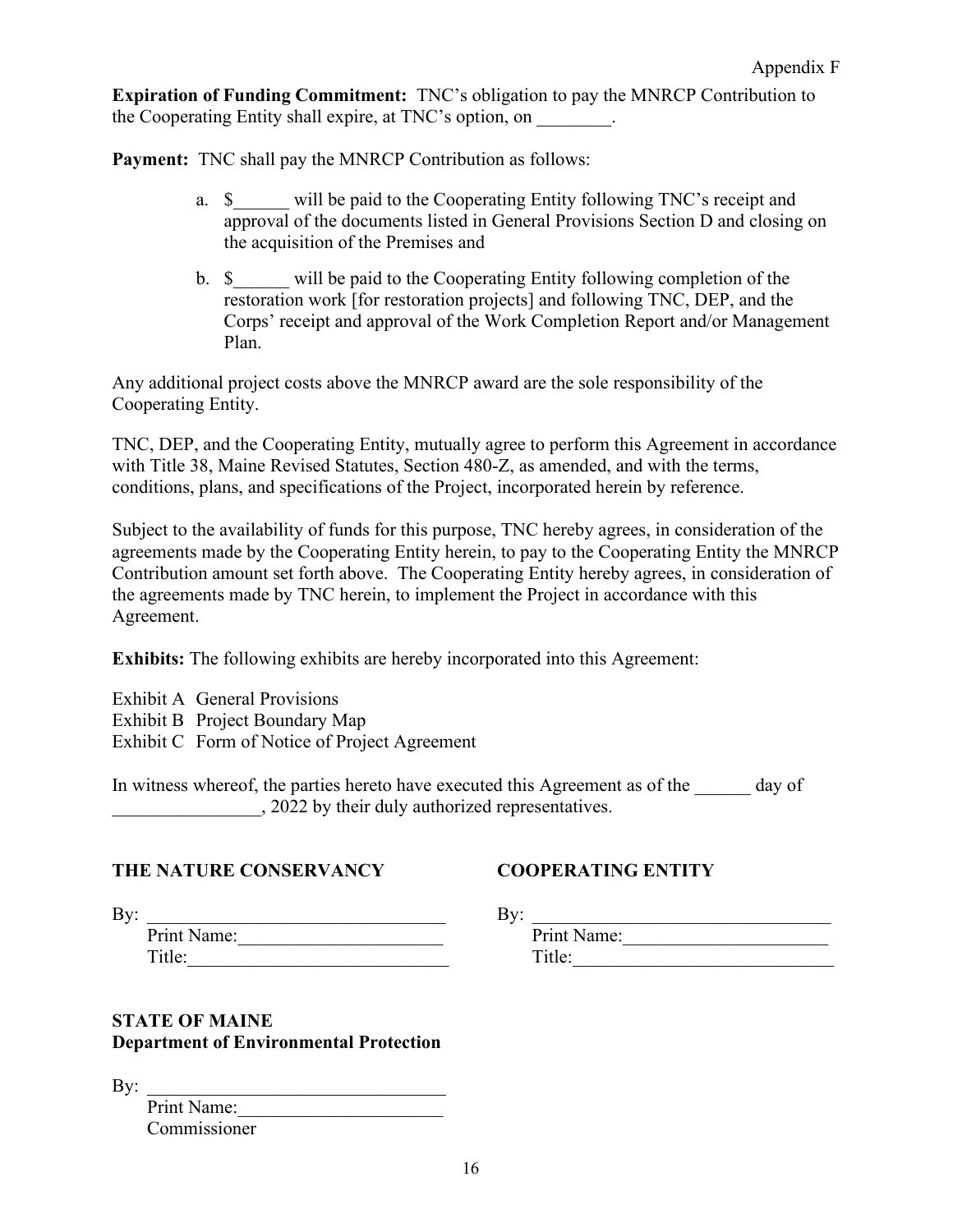#### *Sample MNRCP Project Agreement EXHIBIT A GENERAL PROVISIONS*

The Cooperating Entity specifically recognizes that the Project creates an obligation to acquire, restore, use, and/or maintain the Premises consistent with Title 38 M.R.S. Section 480-Z, and the following requirements:

**A. AUTHORITY**: The Cooperating Entity warrants and represents that: it possesses the legal authority to apply for the MNRCP Contribution and to otherwise carry out the Project in accordance with the terms of this Agreement; and that a resolution or similar action has been duly adopted by the governing body of the Cooperating Entity authorizing the filing of the application and implementation of the Project, including all understandings and assurances contained herein, and directing and authorizing the person identified as the official representative of the Cooperating Entity to act in connection with the application and to provide such additional information as may be required by TNC or the DEP and to enter into this Agreement. If the Cooperating Entity is a non-governmental organization, it shall provide TNC with a current certificate of good standing and a copy of its bylaws and articles of incorporation. In addition, the Cooperating Entity shall notify TNC immediately of any change in its corporate or tax status or operations, or if any official judicial, legislative, or administrative proceeding is instituted against the Cooperating Entity that may affect the commitments and obligations agreed herein.

**B. COMPLIANCE WITH LAWS**: The Cooperating Entity represents, warrants, and agrees that it; (a) has or will obtain at Cooperating Entity's expense (except to the extent otherwise explicitly stated in this Agreement) any permits, licenses, or authorizations, including without limitation, a property owner's prior permission before entering upon any private property, that are required under this Agreement, and; (b) will comply with all statutes, laws, ordinances, executive orders, rules, regulations, court orders, and other governmental requirements for the State of Maine (collectively, "Applicable Laws"). Cooperating Entity must not take any actions that might cause TNC, DEP, or the Corps to be in violation of any Applicable Laws.

**C. USE OF FUNDS**: The Cooperating Entity shall use moneys received under this Agreement only for the purposes of accomplishing the Project.

## **D. CLOSING PROCEDURES FOR PROJECT FUNDING AND ACQUISITION**: No

funds shall be disbursed under this Agreement prior to TNC receipt and approval of photocopies of the following:

- 1. The fully executed purchase and sale agreement for the Premises or conservation easement therein;
- 2. Current appraisal (completed within one year of closing) of the Premises or conservation easement that supports the purchase price;
- 3. Current environmental assessment of the Premises (completed within one year of closing), evidencing no environmental factors which negatively affect the conservation or fair market value of the Premises;
- 4. Property survey with geographic coordinates showing that a) the boundaries of the Premises are not in dispute, and b) there are no encroachments that would interfere with the use of the Premises for their intended purposes under this Agreement;
- 5. Current title insurance commitment;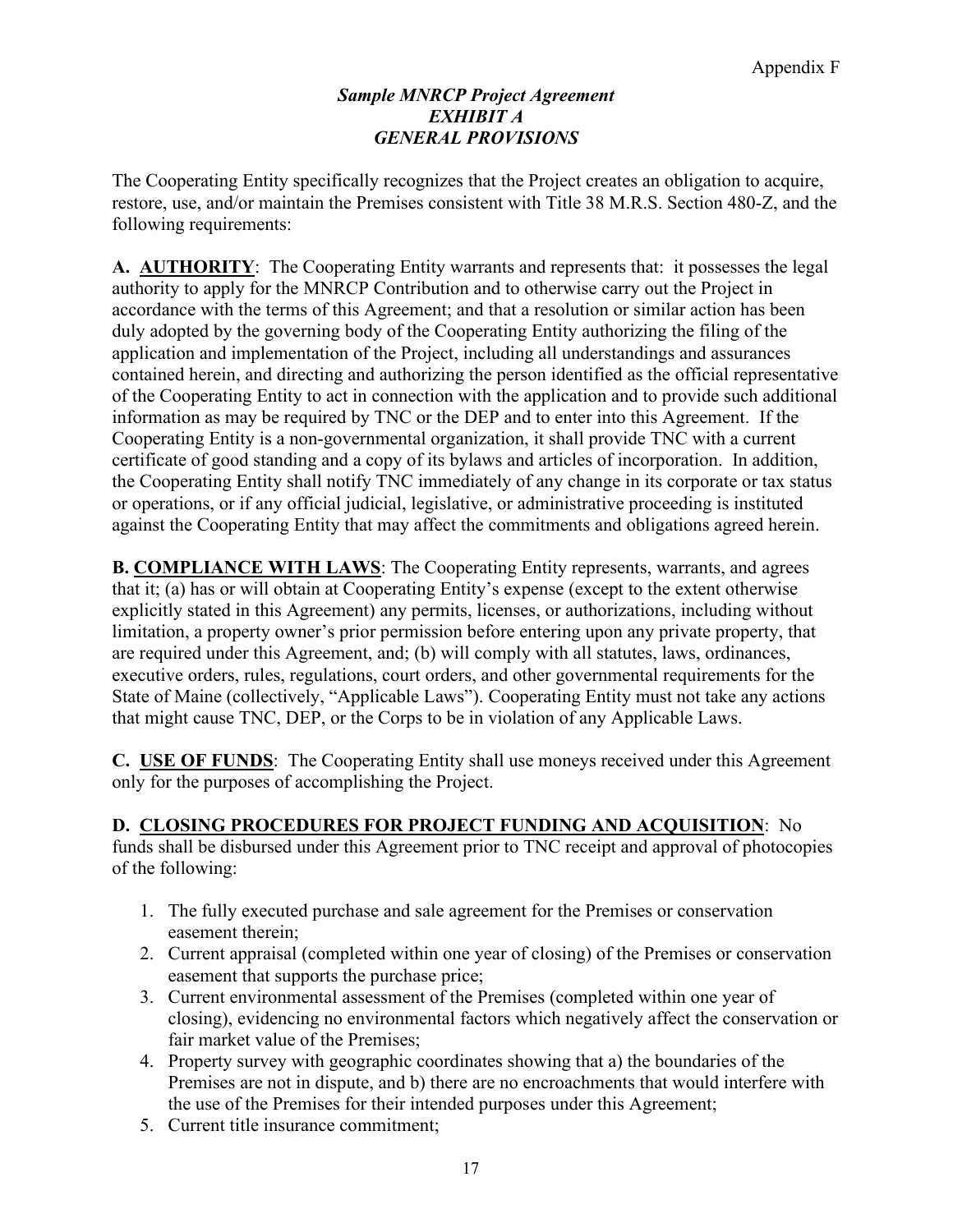- 6. For fee acquisition, the final deed draft; and for conservation easements, the final easement draft, together with a copy of the current owner's deed;
- 7. Executed Notice of Project Agreement, in the form attached hereto as Exhibit C;
- 8. An original counterpart of an escrow letter provided by TNC for receipt and disbursement of funds at closing, which has been countersigned by the Cooperating Entity's approved closing agent;
- 9. Draft settlement statement indicating proposed disbursement of funds.

Closing funds shall be delivered to an escrow agent approved by TNC prior to Closing to be disbursed in accordance with the settlement statement upon recording of the deed or conservation easement.

In addition, within 45 days following the recording of documents, the Cooperating Entity shall provide TNC and DEP with copies of the recorded deed or conservation easement, the recorded Notice of Project Agreement, the signed settlement statement, and the title insurance policy.

**E. REQUIRED CONSERVATION EASEMENT LANGUAGE**: If the Project includes a conservation easement, such easement shall contain substantially the following provision:

"The Grantors hereby grant to the State of Maine, Department of Environmental Protection ("DEP") the same inspection and enforcement rights as are granted to the Holder under this conservation easement. However, the Holder acknowledges that the Holder shall be primarily responsible for the enforcement of this easement, and understands that DEP does not, by this provision, take on any obligation to enforce this easement. The Holder agrees that, if DEP shall determine that the Holder is failing in such enforcement, DEP may, in its discretion, give notice of such failure to the Holder and the Grantors, and if such failure to enforce is not corrected by the Holder within 30 days thereafter, DEP may exercise, in its own name and for its own account, all the rights of enforcement granted to the Holder under this Easement."

**F. USE AND MAINTENANCE OF PREMISES**: The Cooperating Entity agrees that the Premises shall be forever used, operated and maintained in its current undeveloped and open space condition, for the long-term protection of wetlands, conservation of wildlife and other natural resources, in accordance with all applicable laws, including without limitation Title 38 M.R.S. § 480-Z, and in accordance with the Management Plan for the Premises.

## **G. RETENTION AND CUSTODIAL REQUIREMENTS FOR RECORDS**: The

Cooperating Entity agrees to maintain records, documents and other evidence pertaining to all costs and expenses incurred in sufficient detail to reflect all costs and expenses for which payment or reimbursement is claimed. These records shall be maintained for a period of three years after the end of the Monitoring Term, or if there is no Monitoring Term, for a period of three years after closing on the purchase of the Premises. The records of the Cooperating Entity pertaining to the Project shall at all times within such three year period be available for inspection, review and audit by DEP and TNC. Any expenditure of the MNRCP Contribution by the Cooperating Entity that TNC determines, in its sole reasonable discretion, are not permitted hereunder shall be promptly repaid by the Cooperating Entity (or deducted from any subsequent payments hereunder by TNC).

**H. PROCUREMENT**: The Cooperating Entity shall follow its own policies with regard to documentation of procurements and maintain documentation of such policies. If the Cooperating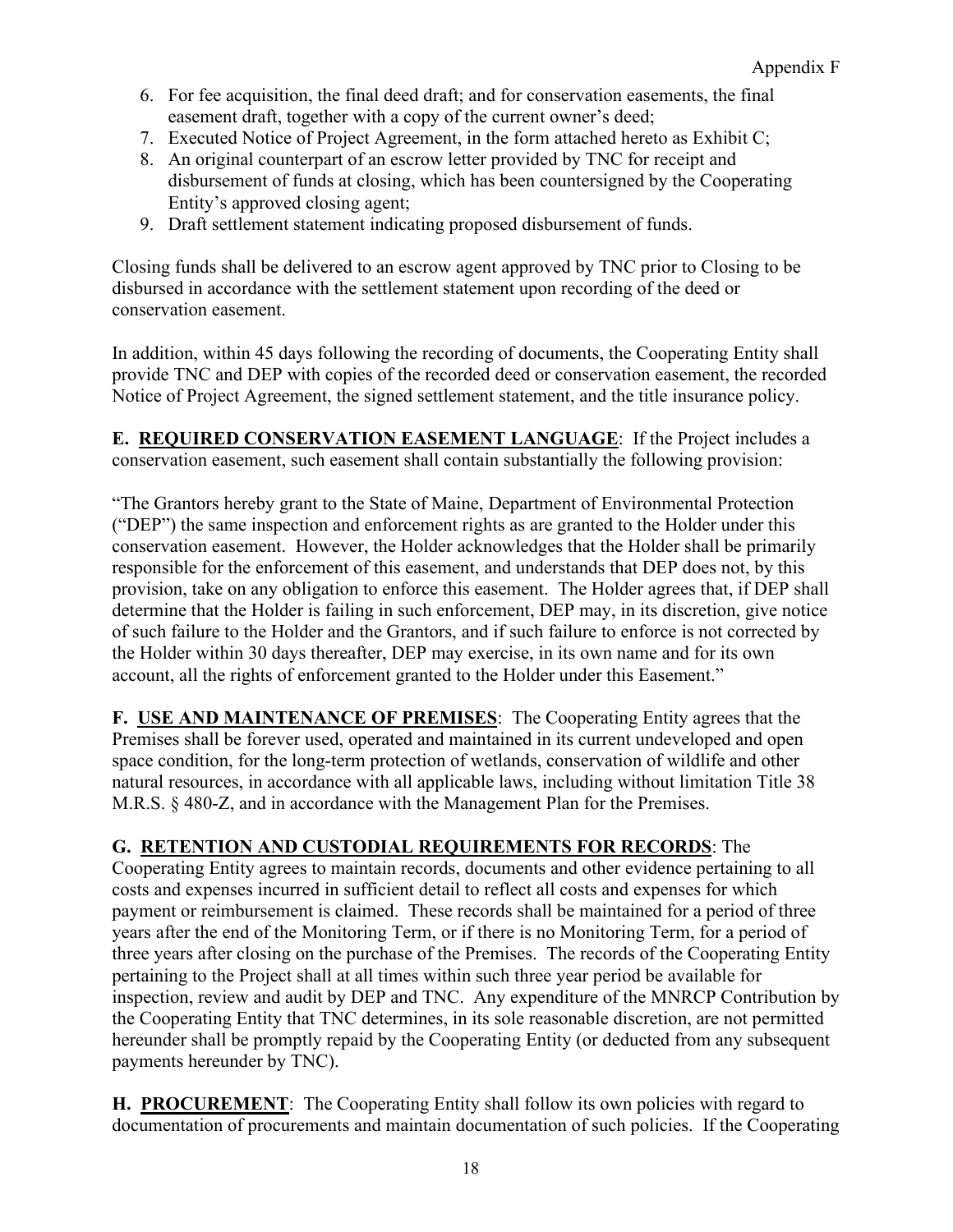Entity does not have written procurement policies, it shall retain documentation for procurements (over US \$5,000 outside the U.S. or over \$10,000 in the U.S.). Such documentation shall include sole source justification, if appropriate, or documentation of a competitive process or comparison shopping.

## **I. REPORTING AND ANNUAL MONITORING REQUIREMENTS**:

- 1. For fee acquisition, no reports by the Cooperating Entity are required, other than the forwarding of a complete copy of the closing package within 45 days of closing.
- 2. For conservation easement projects, the Cooperating Entity shall submit a report detailing the status of the Premises, on or before one year from the date of the recording of the conservation easement.
- 3. For projects that require a Monitoring Term, the Cooperating Entity shall report to TNC, the DEP and the Corps on the status of the Project, and on the condition of the Premises, following guidance provided by TNC. The Cooperating Entity shall send the report annually, not later than December  $1<sup>st</sup>$  of each year, to: (a) the ILF Administrator, Bureau of Land Resources (DEP), at State House Station 17 Augusta, Maine 04333; (b) the Policy Technical Support Branch, Regulatory Division, New England District Corps of Engineers, 696 Virginia Road, Concord, MA 01742-2751; and (c) The MNRCP Manager, The Nature Conservancy, 14 Maine Street, Brunswick, ME 04011.

**J. ASSIGNMENT:** This Agreement may not be assigned by the Cooperating Entity in whole or in part without the prior written consent of TNC and the DEP.

**K. LOBBYING AND POLITICAL CAMPAIGNING**: The Cooperating Entity shall not use any portion of funds transferred under this Agreement to engage in any lobbying activities. The Cooperating Entity shall not use any portion of funds transferred under this Agreement to participate or intervene in any political campaign on behalf of or in opposition to any candidate for public office, to cause any private inurement or improper private benefit to occur, or to take any other action inconsistent with Section 501(c)(3) of the US Internal Revenue Code.

**L. RIGHT OF ENTRY**: The DEP, the Corps and TNC, their employees, agents and representatives, shall each have the right to enter the Premises to assure compliance with the terms of this Agreement, any conservation easement purchased pursuant to this Agreement and any applicable laws.

# **M. PRIOR NOTICE AND APPROVAL REQUIRED PRIOR TO TRANSFER OF**

**PREMISES**: Prior to any encumbrance, assignment, disposition or transfer, in whole or in part, of the Premises or any interest therein, or, if the interest being acquired is a conservation easement, any amendment or termination thereof, the Cooperating Entity shall provide at least sixty (60) days prior written notice of the same to the DEP and to the Corps, and shall obtain their written consent to such encumbrance, assignment, disposition, transfer, amendment or termination, as the case may be. Notice under this Section shall be in addition to any legal requirements imposed upon the Cooperating Entity under state or federal law.

**N. NOTICE OF PROJECT AGREEMENT**:Prior to payment of any funds hereunder, the Cooperating Entity shall submit to TNC, for its approval, a notice of project agreement, substantially in the form attached hereto, and shall record such notice with the local land records office.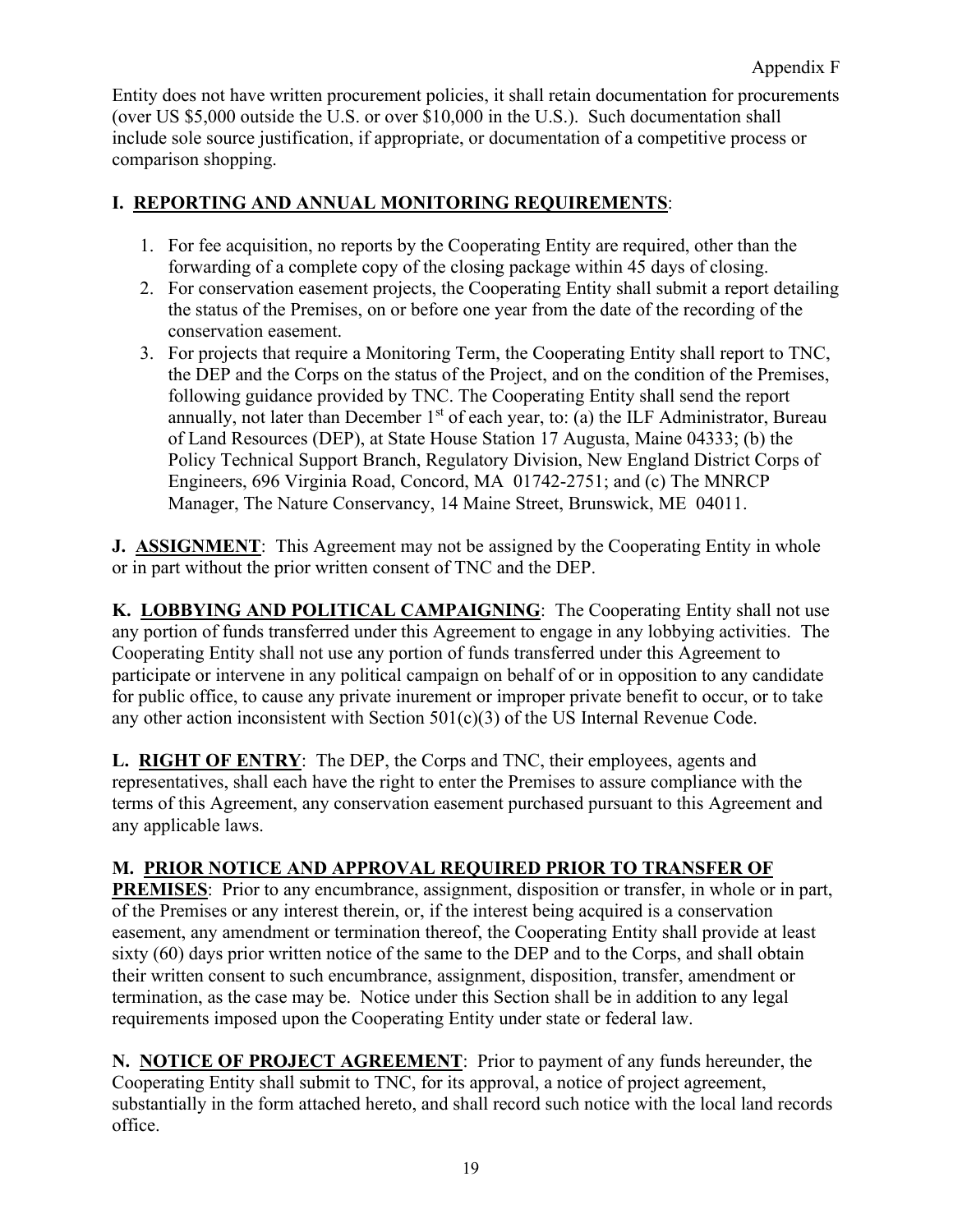**O. CONDEMNATION**: In the event of condemnation of any or all of the Premises, the DEP, by and through its Maine Natural Resource Conservation Program or another fund designated by the DEP and TNC, shall receive a share of the proceeds of such condemnation received by the Cooperating Entity, based on the MNRCP proportion of the total cost of the Project, namely percent  $(\frac{\varphi_0}{\varphi})$ .

**P. ENFORCEMENT ALTERNATIVES**: In the event that the Cooperating Entity does not meet one or more of its obligations under this Agreement, or in the event of dissolution of the Cooperating Entity, the DEP may exercise, in its sole discretion, any of the following remedies following written notice and thirty (30) days opportunity for the Cooperating Entity to cure the default: (a) the right to require specific performance on the part of the Cooperating Entity; and (b) any other rights or remedies available at law or in equity including, but not limited to, the right to require that the Cooperating Entity transfer title to the Premises to the DEP or a successor designated by the DEP under such terms and conditions as the court may require. In the event that the DEP exercises any of the rights available to it upon default of the Cooperating Entity, the Cooperating Entity shall reimburse the DEP for its costs of enforcement and collection, including reasonable attorney's fees.

**Q. MEDIA ANNOUNCEMENTS**:The DEP, TNC and the Cooperating Entity shall have the opportunity to review and comment on proposed media announcements concerning the Project prepared by any party to this Agreement. Any signage or advertisement of the Project shall reference the contribution of the Maine Natural Resource Conservation Program and shall be subject to review and comment by DEP, the Corps, and TNC.

**R. INDEMNITY**:The Cooperating Entity shall defend, indemnify, and hold harmless TNC and DEP against any and all claims for loss, personal injury, death, property damage, or otherwise, arising out of any act or omission of the Cooperating Entity's employees or agents in connection with this Agreement or the Premises. No legal partnership or agency relationship is established by this Agreement. No party is authorized or empowered to act as an agent, employee or representative of the others.

**S. TERMINATION:** TNC shall have the right to terminate this Agreement for any reason upon 30 days prior written notice to the Cooperating Entity, DEP and the Corps, in which event payment for work satisfactorily completed by the Cooperating Entity will be adjusted accordingly. Without limiting the generality of the foregoing, the Cooperating Entity understands that TNC may terminate this Agreement in the event that the Cooperating Entity is not making sufficient progress towards the completion of the Project, including, without limitation, entering into a binding purchase and sale agreement to purchase the Premises or raising sufficient funding to pay the Other Project Costs. In addition, it is understood that TNC shall have no obligation to provide funding under this Agreement beyond the Expiration Date.

**T. CONFLICTS OF INTEREST**: Prior to the commencement of any work under this Agreement, the Cooperating Entity shall have executed and delivered to TNC a Conflict Inquiry Form regarding potential conflicts of interest, in a form provided to the Cooperating Entity by TNC. If any material misrepresentation in the Conflict Inquiry Form is discovered during the term hereof, TNC may elect to declare this Agreement null and void and any payments hereunder not yet expended shall be promptly returned to TNC.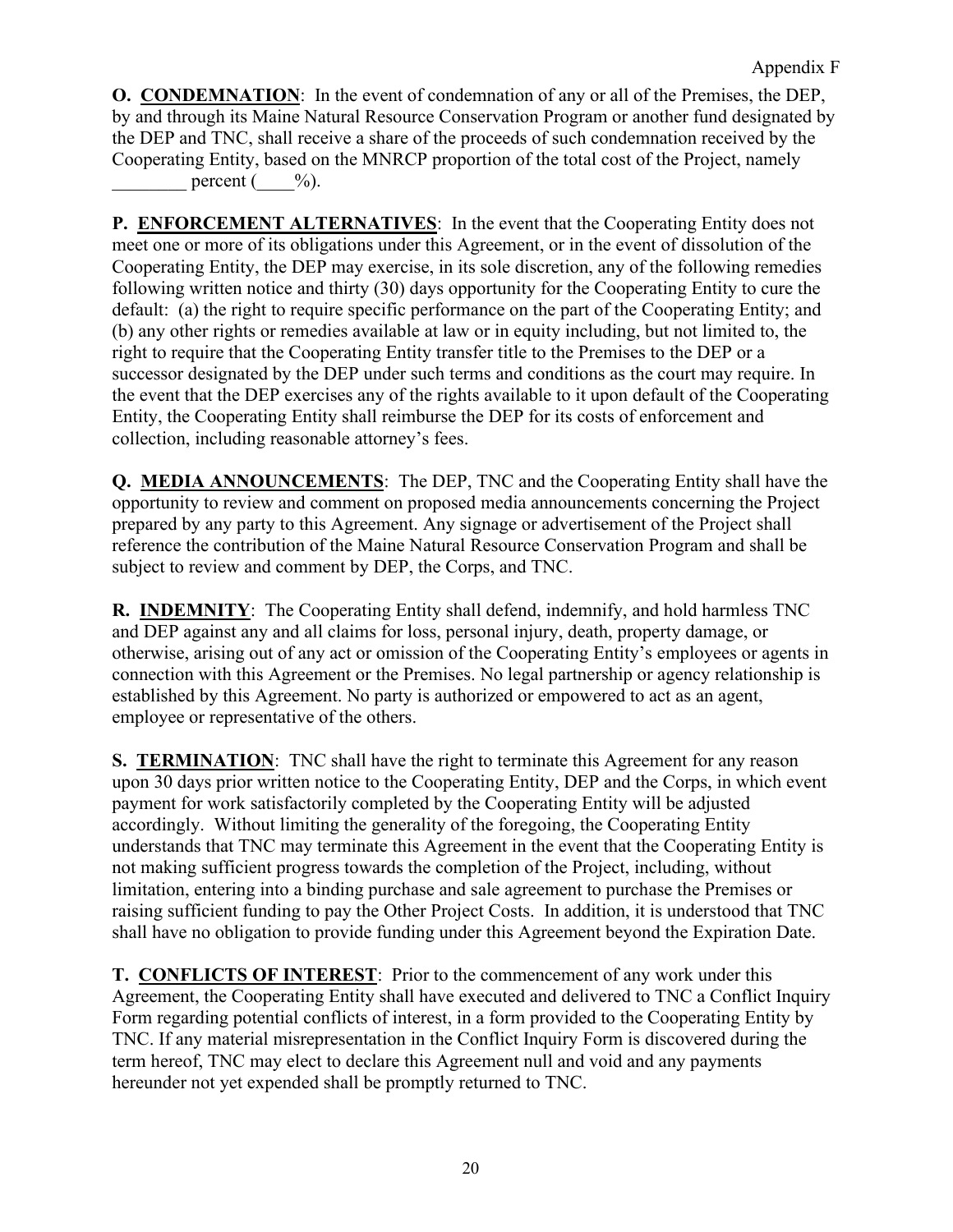**U. SUCCESSORS AND ASSIGNS**: Except as otherwise provided herein, this Agreement shall be binding upon and inure to the benefit of the successors and assigns of the parties hereto. In the event that the DEP ceases to exist, the rights and responsibilities of that party shall automatically be vested in any successor agency designated by the Legislature. Failing legislative designation, the successor agency shall be as determined by the Governor. In the event that TNC ceases to exist, the rights and responsibilities of that party shall vest in an entity designated by the DEP.

**V. AMENDMENT**: This Agreement may not be amended, in whole or in part, except with the written consent of all of the parties hereto.

## **W. COUNTERTERRORISM, ANTI-MONEY LAUNDERING AND ECONOMIC**

**SANCTION LAWS:** Cooperating Entity certifies that, to the best of its knowledge, Cooperating Entity and its subsidiaries, principals and beneficial owners, if any:

- 1. are not presently debarred, suspended, proposed for debarment, or declared ineligible for the award of contracts by any government agency;
- 2. (i) are not included on the Specially Designated Nationals and Blocked Persons lists maintained by the U.S. Treasury's Office of Foreign Assets Control, the United Nations Security Council Consolidated List, or similar lists of proscribed entities identified as associated with terrorism, and (ii) will not engage in transactions with, or provide resources or support to, any such individuals or organizations or anyone else associated with terrorism;
- 3. are not a person or entity with whom transacting is prohibited by any trade embargo, economic sanction, or other prohibition of law or regulation; and
- 4. have not conducted, and will not conduct, their operations in violation of applicable Money Laundering Laws, including but not limited to, the U.S. Bank Secrecy Act and the money laundering statutes of any and all jurisdictions to which the Seller or any Seller subsidiary, principal or beneficial owner is subject, and no action or inquiry concerning money laundering by or before any authority involving the Seller or any Seller subsidiary, principal or beneficial owner is pending.

Should Cooperating Entity become aware that it or any of its subsidiary, principal or beneficial owner is subject to any of the above conditions during the term of this Agreement, Cooperating Entity must notify TNC, DEP, and the Corps immediately. If TNC or DEP determine, in their sole discretion, that Cooperating Entity or any such subsidiary, principal or beneficial owner is subject to any of the above conditions, payment under this Agreement shall not be made. The terms of this Section must be included in all permitted assignments of the Agreement.

**X. NON-PARTICIPATION IN TAX-AVOIDANCE TRANSACTIONS**: The Cooperating Entity warrants that it shall not use the funds to acquire the Premises in a transaction that constitutes a "listed transaction" under IRS Notice 2017-10 or that violates Land Trust Alliance (LTA) Practice 10C4. If the Cooperating Entity will acquire the Premises from an entity that intends to take an income tax charitable deduction related to the conveyance, the Cooperating Entity shall promptly notify TNC and shall provide TNC with evidence of compliance with this paragraph at least ten (10) business days prior to closing. If TNC determines, in its reasonable discretion, that the transaction constitutes a "listed transaction" or violates LTA Practice 10C4, TNC shall not be obligated to deliver funds to the Cooperating Entity. This paragraph applies to the Cooperating Entity, regardless of whether it is accredited by the Land Trust Accreditation Commission (LTAC).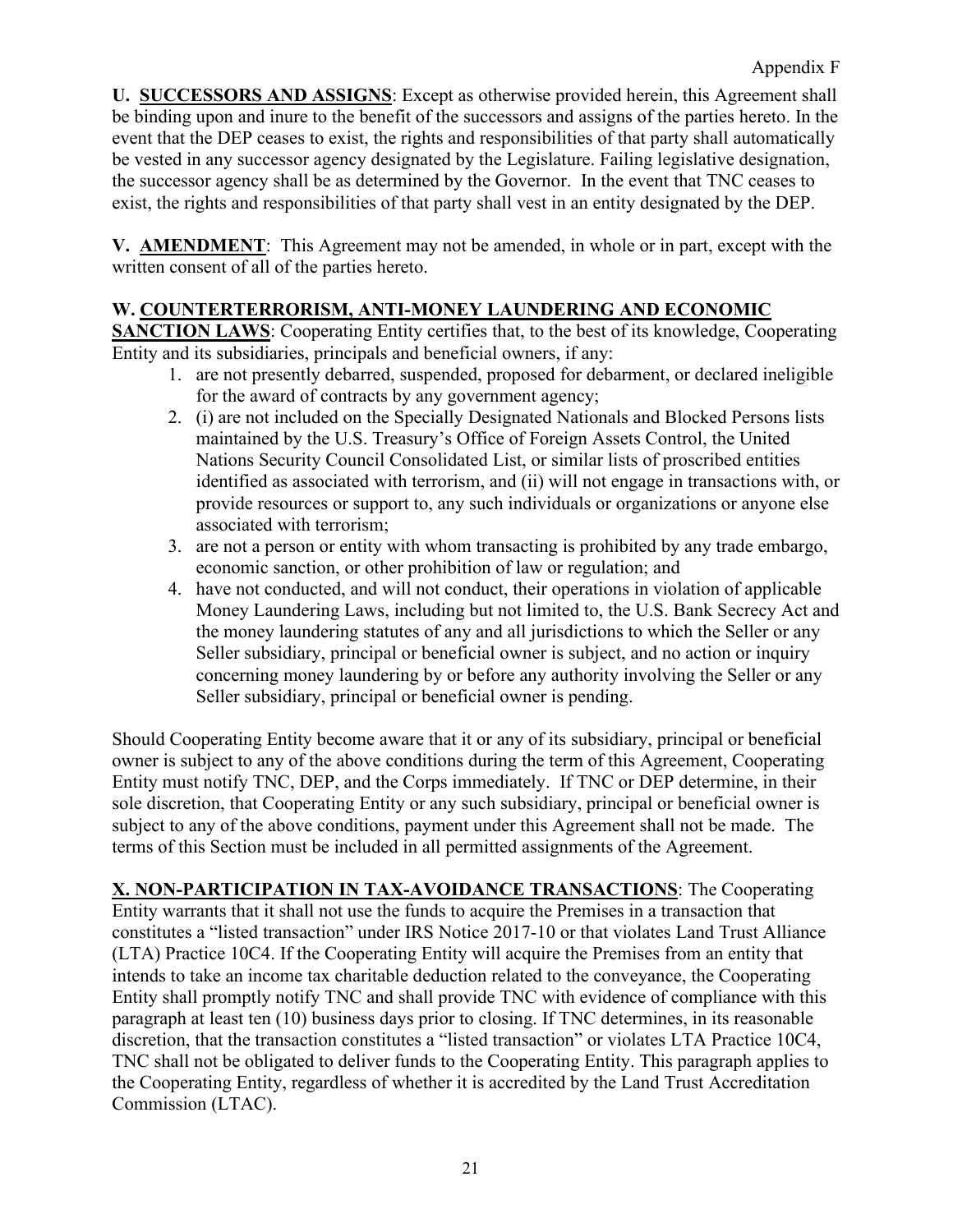#### *Sample MNRCP Project Agreement EXHIBIT B PROJECT MAP*

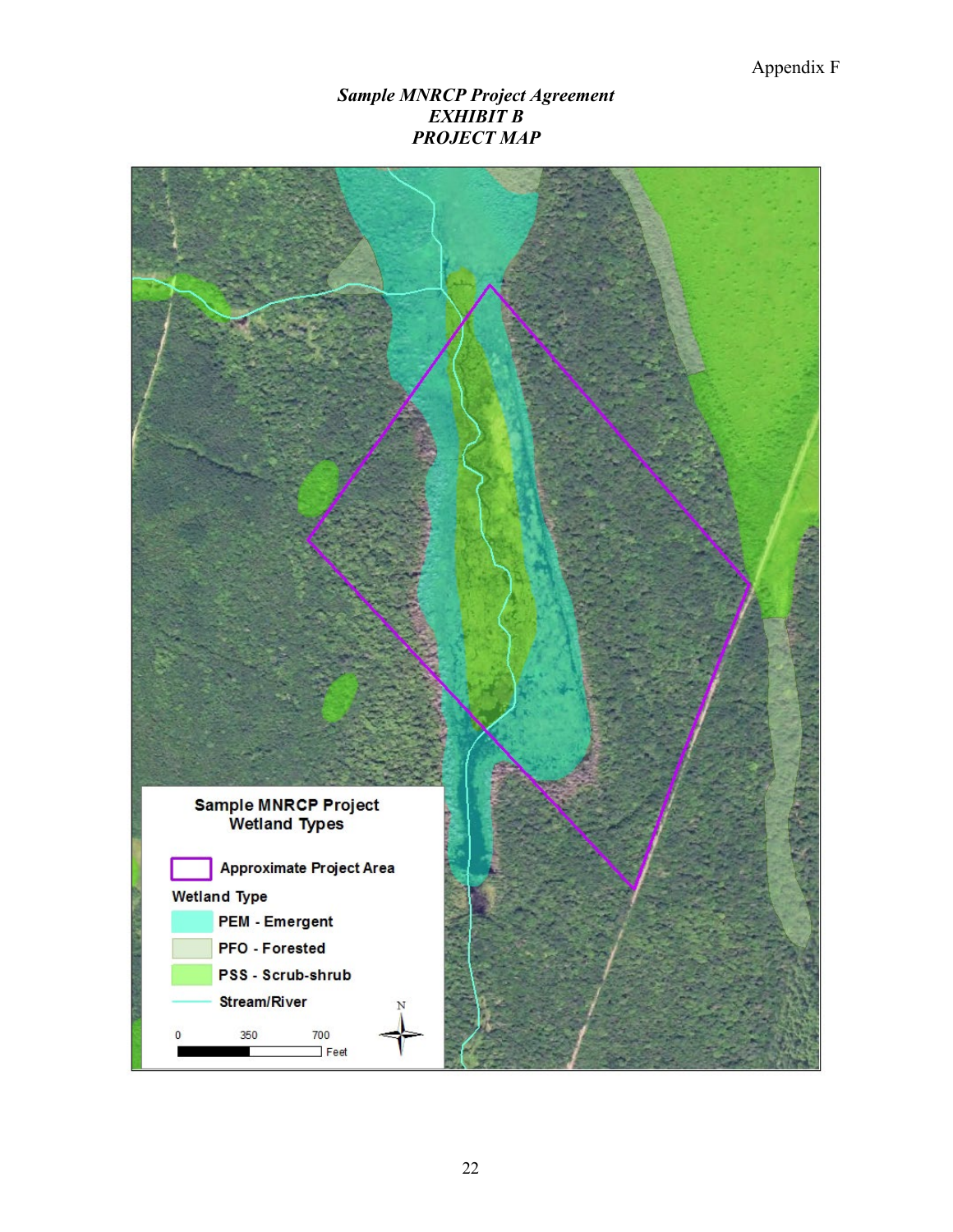#### *Sample MNRCP Project Agreement EXHIBIT C Form to be used for NOTICE OF PROJECT AGREEMENT*

#### **MAINE NATURAL RESOURCE CONSERVATION PROGRAM "\_\_\_\_\_\_\_\_\_\_\_\_\_\_\_\_\_ PROJECT"**

The **COOPERATING ENTITY** (the "Owner") is the owner of certain real property located in the Town of County of Gunty of Alaine, more particularly described in the **Exhibit A** to which this Notice is attached (the "**Protected Property**").

The Owner has acquired the Protected Property with funds received from The Nature Conservancy pursuant to a Maine Natural Resource Conservation Program Project Agreement between The Nature Conservancy ("TNC"), the State of Maine, Department of Environmental Protection ("DEP"), and the Owner, dated (the "Project Agreement"), a copy of which is kept at the offices of TNC, 14 Maine Street, Suite 401, Brunswick, Maine 04011 and the offices of DEP, State House Station 17, Augusta, Maine 04333.

The purpose of the Project Agreement is to provide funding to the Owner, pursuant to an In Lieu Fee Program Instrument between the State of Maine, Department of Environmental Protection and the New England District U.S. Army Corps of Engineers (the "Corps"), dated September 21, 2011 (the "In Lieu Fee Program Instrument"). By acceptance of funding and acquisition of the Protected Property, the Owner agrees that the terms and conditions of the Project Agreement shall be a covenant running with the land, and shall be binding upon Owner, its successors and assigns as owner of the Protected Property.

The purpose of the In Lieu Fee Program Instrument is to acquire, restore and/or enhance, and to permanently protect, properties that will compensate for unavoidable adverse impacts to significant wildlife habitats, wetlands and other waters of the State of Maine resulting from activities authorized under the Maine Natural Resources Protection Act, the federal Clean Water Act and/or the federal Rivers and Harbors Act.

The Owner has executed and recorded this Notice as notification and confirmation of its obligations, as set forth in the Project Agreement, to: 1) ensure the long-term conservation of the Protected Property in accordance with the terms of the Project Agreement; 2) refrain from converting any portion of the Protected Property to uses other than conservation; and 3) obtain the written consent of DEP and the Corps prior to encumbrance, assignment or disposition of any interest in the Protected Property.

The Protected Property may not be conveyed, transferred, or further encumbered without including a specific reference to the terms and conditions of this Project Agreement, including the Book and Page of recording of this Notice. Notice under the Section shall be in addition to any legal requirements imposed upon the Cooperating Entity under state or federal law. In addition, the Owner confirms that in the event of condemnation of any or all of the Protected Property, it shall pay to the DEP, by and through its Maine Natural Resource Conservation Program, presently estimated at \_\_\_\_\_\_ and \_\_\_\_\_-tenths percent (\_\_.\_%) of the eminent domain proceeds paid to the Owner.